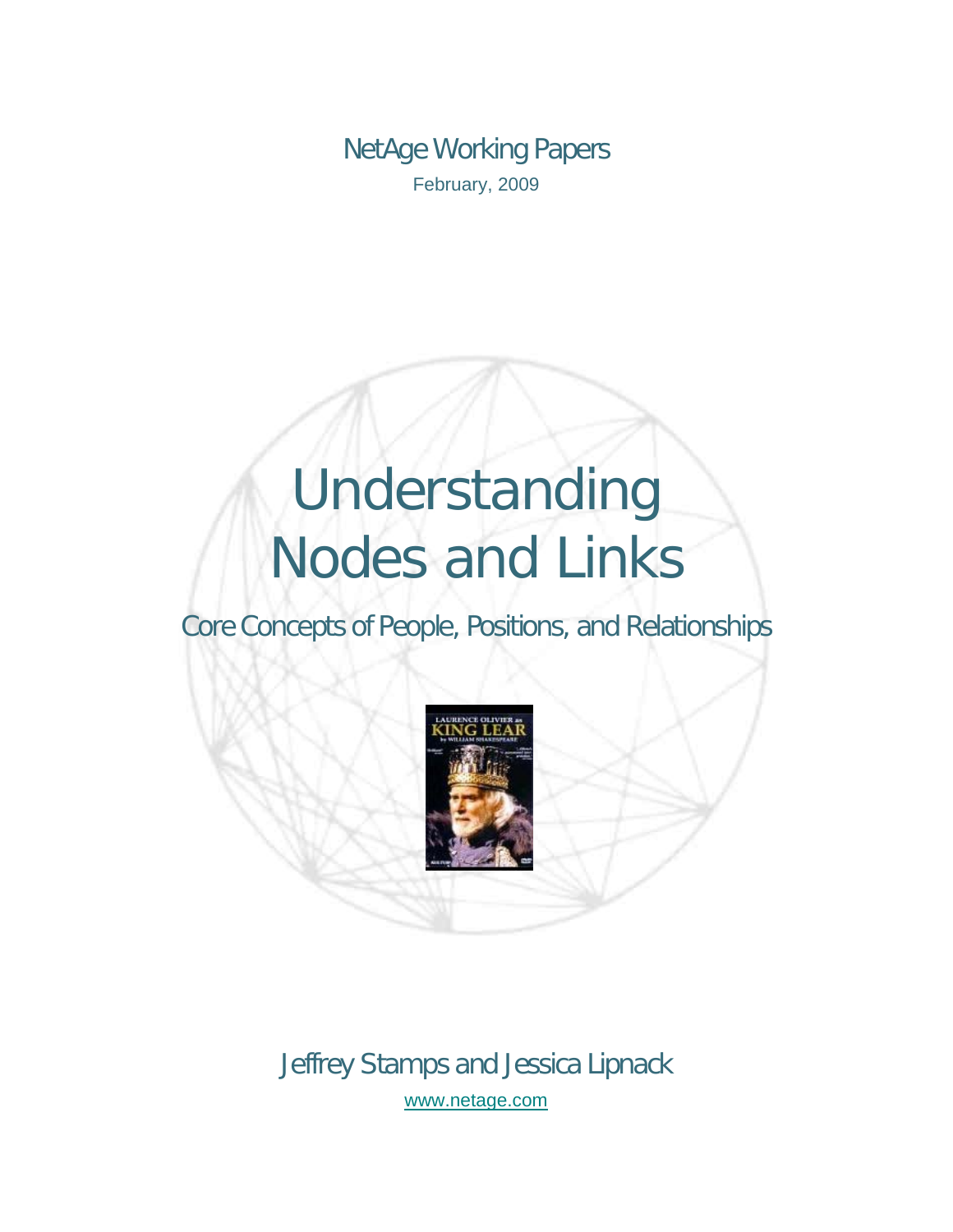

*[NetAge Working Papers](http://www.netage.com/pub/whpapers/index-white.html)* set out a new theory and practice for organizations. We feel compelled to publish these papers now as an urgent response to the collapse of traditional hierarchies and bureaucracies as evidenced by the current economic debacle. As the economic crisis deepens in 2009, we believe that now is the time for new ideas, new concepts, and new theory to come forward, approaches that will allow all kinds of organizations whether large or small to reorganize in smarter, better, and faster ways.

This paper contains the basics of a management science for networked organizations. Networks are known by their nodes, and we point to position in particular as the central concept that integrates ephemeral organization with flesh-and-blood people. The second focus is on links, and we begin with a taxonomy of relationships in organizations. These are directed links, both vertical and horizontal, in strong and weak forms, which generate dynamic network representations of organizational realities. It is also the conceptual basis for the design of [OrgScope](http://www.netage.com/orgscope/index.html), our tool for mapping, navigating, and analyzing organizations as networks.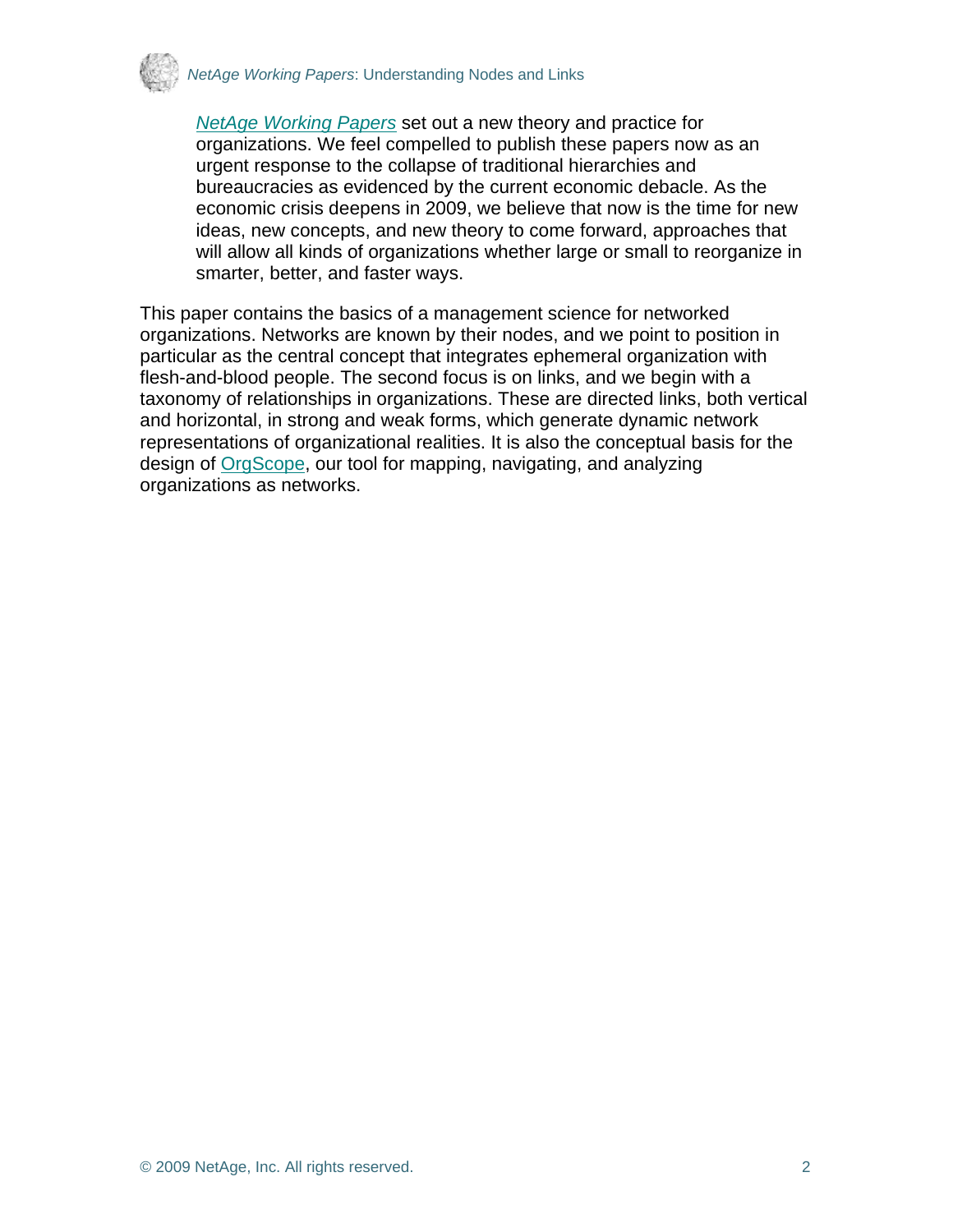

## Related Writing

#### **[NetAge Reports](http://www.netage.com/pub/whpapers/index-reports.html) on Reorganization**

- #1 - [The Digital Reorganization Chart](http://www.netage.com/pub/whpapers/NAReports/NARpt01_USGov-org.pdf)
- #2 - [Analyzing the Organization as a Network](http://www.netage.com/pub/whpapers/NAReports/NARpt02_USGov-anal.pdf)
- #3 - [How to Reorganize Virtually](http://www.netage.com/pub/whpapers/NAReports/NARpt03_USGov-reorg.pdf)
- #4 - [Organizing at the Edge of Chaos](http://www.netage.com/pub/whpapers/NAReports/NARpt04_org-at-edge.pdf)

Full report - [Reorganization: How to Create Smarter, Better, Faster Organizations without Moving](http://www.netage.com/pub/whpapers/NAReports/NARpt-vReorg_full.pdf)  [the Boxes Around](http://www.netage.com/pub/whpapers/NAReports/NARpt-vReorg_full.pdf)

#### **[Working Papers](http://www.netage.com/pub/whpapers/index-white.html) on**

#### **Management Science for Networked Organizations**

[Principles for Reorganization: How to Mix Levels, Span, and Size to Maximize Communication](http://www.netage.com/pub/whpapers/whpapers/WP_Principles-reorg.pdf)  [and Decision-Making](http://www.netage.com/pub/whpapers/whpapers/WP_Principles-reorg.pdf)  [The Virtual, Networked Organization: How One Company Became Transparent](http://www.netage.com/pub/articles/articles%20-%20new/Virtual%20Networked%20Org_pg-proof.pdf) [Organizational Networks: Core Concepts of People, Positions, and Relationships](http://www.netage.com/pub/whpapers/whpapers/WP_Core%20Concepts.pdf) [The Stadium Parable: Making the Organizational Network Concrete](http://www.netage.com/pub/articles/articles%20-%20new/Stadium-parable-doc_01Oct07.pdf)

[Revolution in Networks: Applying the New Science of Networks to Organizations](http://www.netage.com/pub/whpapers/whpapers/WP_Network%20Science.pdf)  [A Measure of Complexity: Organizations as Complex Adaptive Networks](http://www.netage.com/pub/whpapers/whpapers/WP_Complexity.pdf) [A Systems Science of Networked Organizations](http://www.netage.com/pub/whpapers/ISSS_2000.pdf)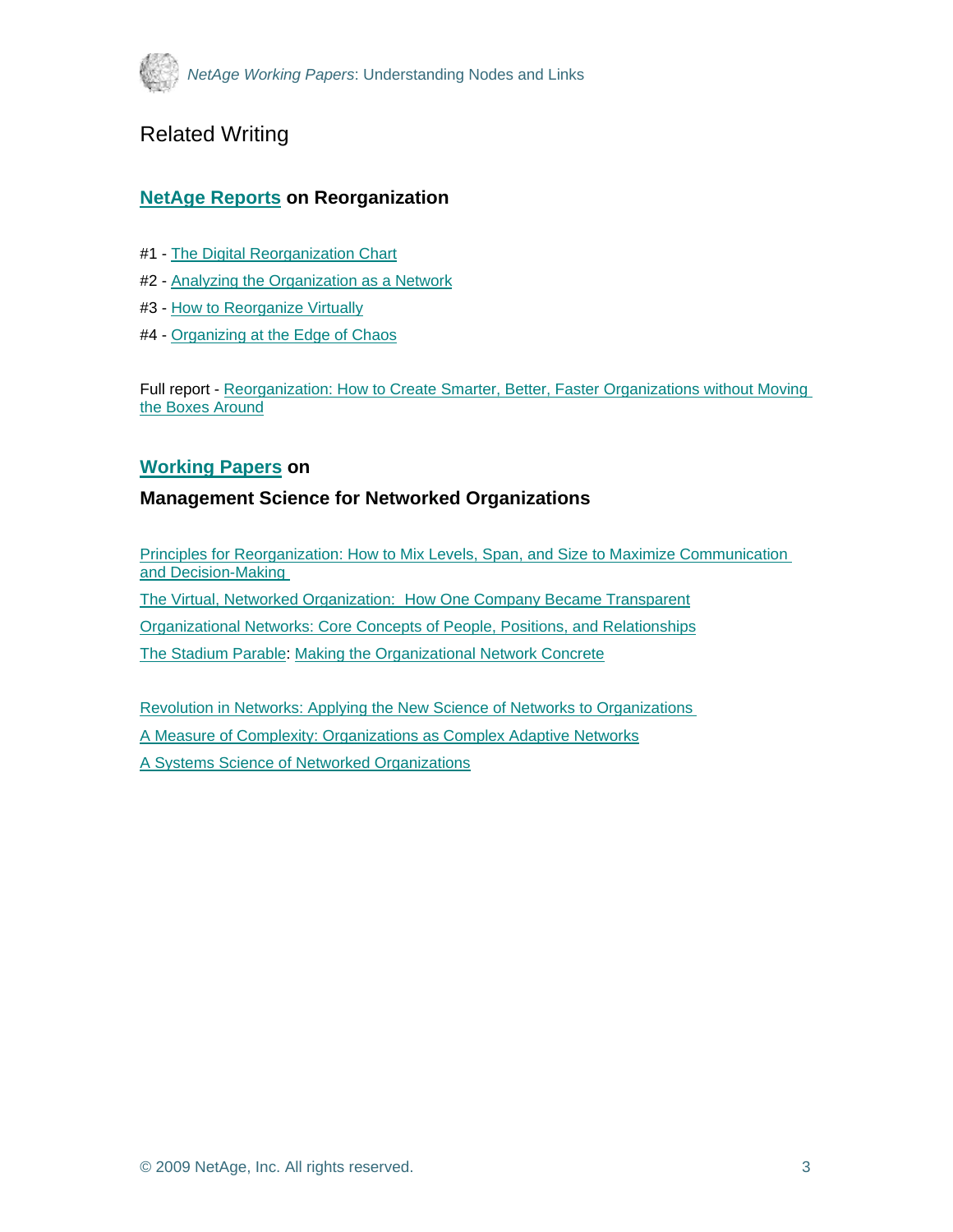

# **Table of Contents**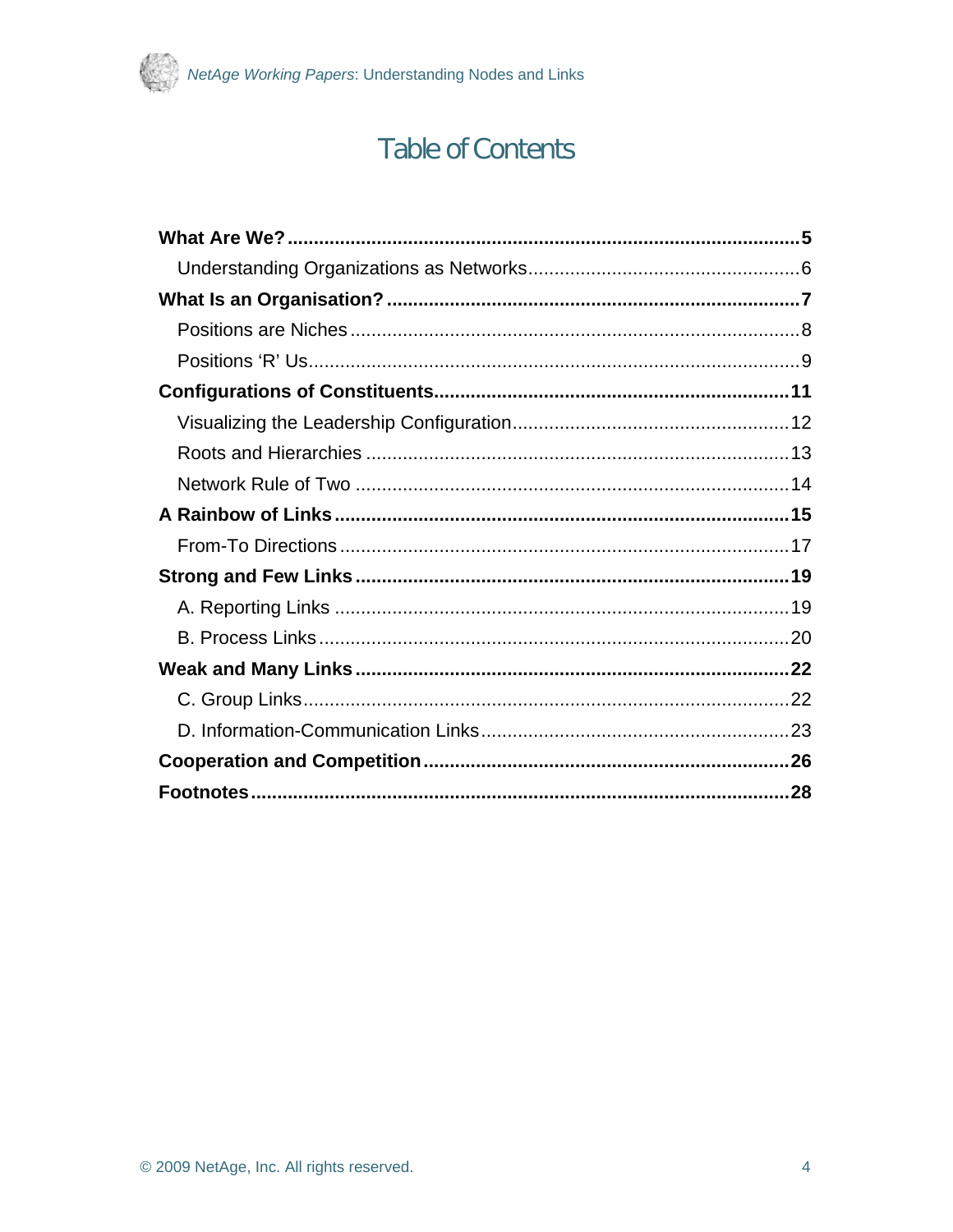<span id="page-4-0"></span>

# **What Are We?**

*A formal organization is an emergent network of positions, a configuration of roles filled by people.* 

Simple idea, yet significant in consequence. Who or what are we? What is the *us* that works together as an integrated whole, from families and teams to enterprises and nations. It takes but a small shift in perspective to see individual people working together as an organization that is tangible, knowable, and measurable. An organized *us* happens when we step into roles and bring a particular configuration of positions to life.

An organization is its people—simple and obvious.

Yes, but…is that all? Is there something more, or different, something that is human in essence but separate from the people who comprise the organization?



Every organization tells a story, is its own play. It has a cast of characters and a plot. To perform their parts, actors step into their roles. Different personalities and capabilities emerge, depending on which actor plays the role. Whether great or poor, an individual's performance takes place within the same set of formal relationships any actor playing that role must contend with. Thus, the role or position is part of the play's structure, existing quite independently of the person playing that role. *King Lear* is William Shakespeare's play, King Lear is a role in the play, and Sir Lawrence Olivier played the King Lear role to great acclaim. Shakespeare and Olivier are dead. The play—and the King Lear role itself—lives on, and has for four hundred years.

When people step into positions, they take on roles that link into a network of other roles. But that doesn't prevent them from being the people they are, who come to their jobs with their unique preferences and idiosyncrasies. Organizational life is both:

- *Formal*, with its the network of positions, constituent units, and working groups that stand apart from the people; and
- *Informal*, with its social interactions among particular people, who stand apart from the roles they occupy in and around the organization.

These two kinds of networks—organizational and social—are inextricable (see Figure 1). When we think about *all* the relationships relevant to organizational life, their entanglement contributes to our sense of chaotic complexity. But we can distinguish these two types of networks. By clearly defining and specifying the organizational network of positions, we can more easily identify relationships that make up social networks of people.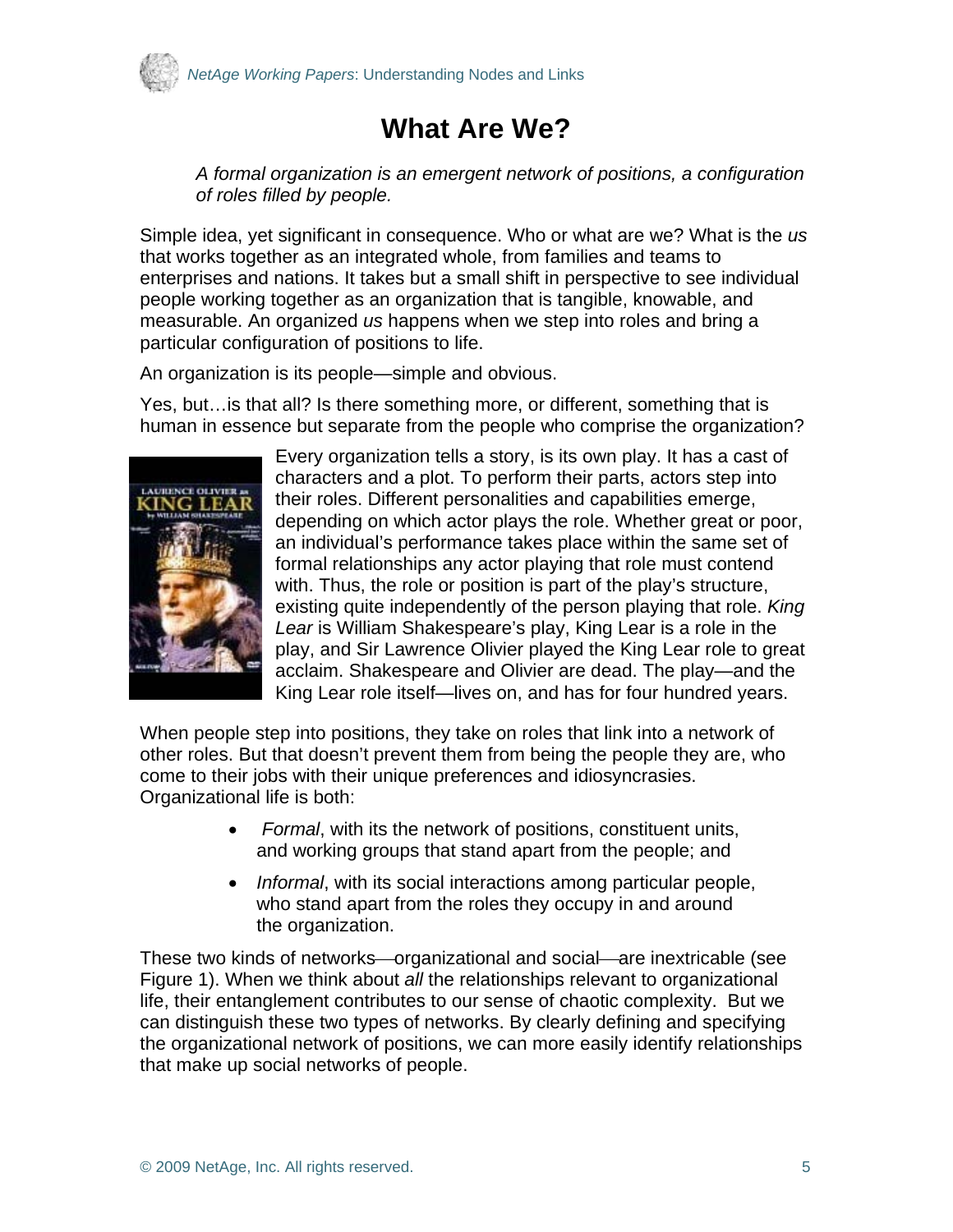<span id="page-5-0"></span>

Currently, social scientists and management theorists are trying to understand group life largely by examining the network of relationships among the group's members. Social relationships are not only highly complex themselves, but they are especially obscured because the formal organizational framework is itself dynamic.

*The network of positions moves to its own beat while the entwined people network has its own different rhythms.* 

The complexity of these two fundamental sorts of human networks is awesome, understandably hindering our ability to develop social and organizational sciences. New insights from network and complexity sciences, however, help us establish a new management science of organizational networks.



Figure 1: People and Position Networks

### **Understanding Organizations as Networks**

It's hard to overstate the value of a science of human organizations. It has immediate, practical ramifications, starting with the learning that comes from generating data on the organization's leadership structure, its critical nodes and links. Metrics enable redesign improvements and the allocation of scarce resources (such as human resource and technology support) based on needs of different positions. Further, we can quickly identify optimal values for network metrics by comparing them with existing performance measures.

Knowing the dynamics *of* networks increases understanding of the dynamics *on* networks. Failure and innovation, decision-making and learning, searching and adapting all are processes that constitute the real-time story of organizations. The network of roles provides a framework within which a network of people acts. Because principles and metrics hold across domains, lessons learned in other networks become immediately available for application to organizations. A common example? How catastrophe starts and cascades through networks.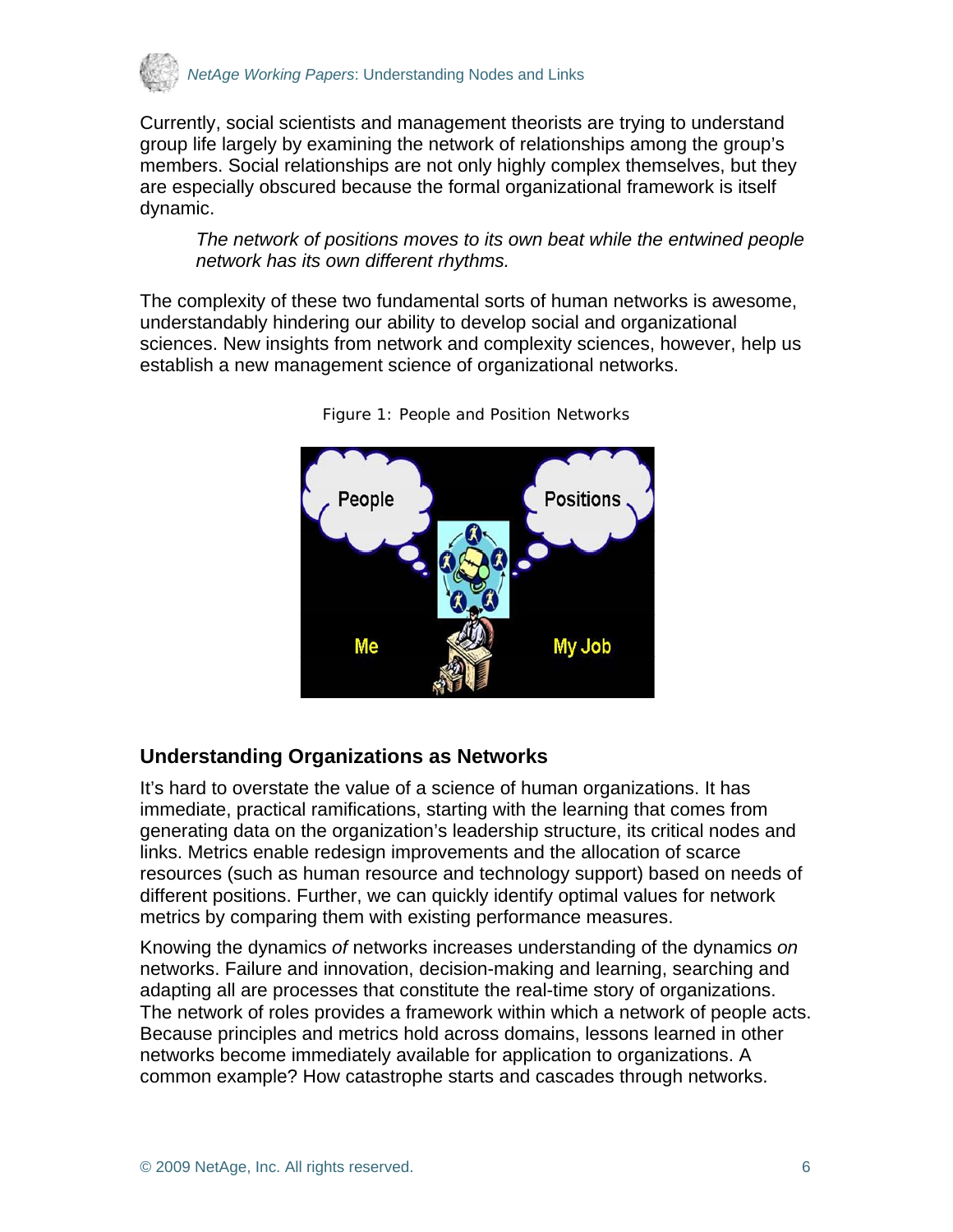<span id="page-6-0"></span>

Knowing ourselves as agents in networks is vital to survival in an environment pulsing with every-increasing complexity.

Networks are known by the intertwining of their nodes: gene networks, neuron networks, television networks, and people networks all add up to something more than the individual nodes in the network. Likewise, networks of positions cohere and exist like other natural networks, with persisting patterns of nodes and links.

In these designs, positions are the parts, the containers populated by people, and organizations are the wholes, the arrangements of the positions. In the organization's story, the buckets of responsibilities that people leave behind when they move on are their roles. We flow through our jobs, changing the job as the job changes us, but leaving the job behind as we move on to another position.

*It is said that most of the atoms in our body are replaced every year. That means every very real molecule that is me is a configuration of atomic roles and relationships that invite individual atoms to take up temporary residence, and then move on. Organization configurations are similarly real, and they may last many lifetimes of their human constituents.* 

A theoretically-grounded, tool-enabled, data-based science of organizational networks is a huge leap conceptually but a short step in application. Unlike the usual scientific delay between discovery and use, this management science makes practical contributions from day one.

Information displays of the network provide a sophisticated way for people to navigate large and widely-distributed organizations, especially important in fastchanging, everyday global life. Having a reliable map of the organization, allowing people to see who knows whom by virtue of their positions, opens new avenues for developing trust, especially among people who don't normally run into one another. The network view of the whole provides everyone a common mental model of how they are inexorably connected.

With computers, it is all but effortless to run organizational simulations, testing the effects of change in existing networks, and creating designs for new ones.

*If I do this locally, what will its effect be globally? If we do that globally, how will it affect me locally?* 

## **What Is an Organisation?**

*The English (U.K.), spelling of* organisation *underscores the intimate connection between organisms and organizations. The root word organ means "a complete and independent part of a plant or animal that has a specific function." We sometimes abbreviate organization to org, particularly when it is used as a part of a larger structure, as a suborganization.*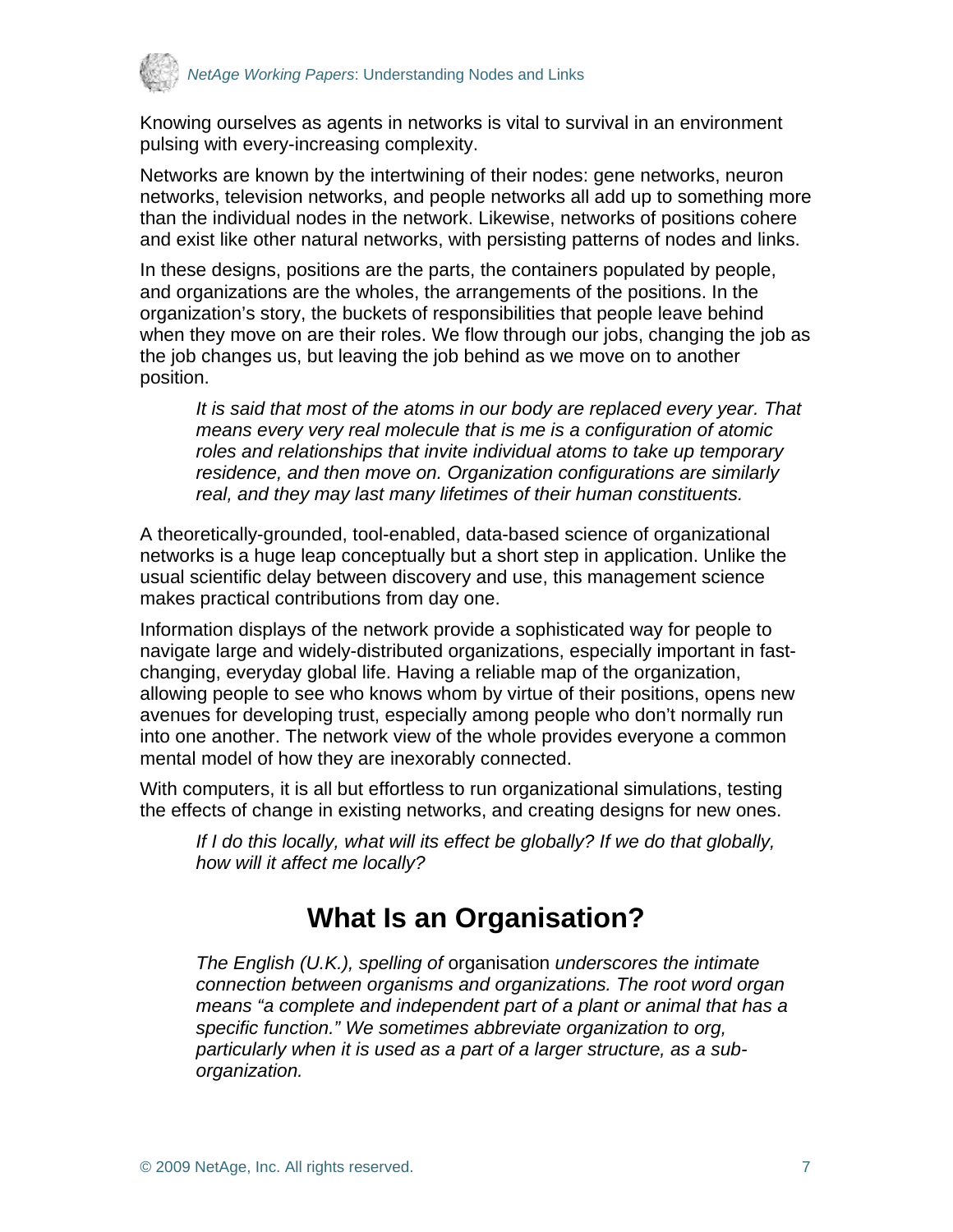<span id="page-7-0"></span>

People comprise groups. Yet, if an organization arises from interacting people, then our attempt to grasp it is overwhelmed by a tidal wave of person-to-person connections too vast to comprehend, a paralyzing complexity.

Regardless, the answer to the question "what is an organization"—and we are about to expand ours—must include people as parts in some fundamental way. If organizations include entities like us, people, who are, everyone agrees, pretty complex in and of ourselves, then organizations are at least as complicated as people and probably more so. If we as people have evolved, so, too, must have our organizations.

So what is an organization? Is it only the obvious, a group of people? Or is it so complicated as to be beyond systematic understanding, a cacophony of human interactions and interdependencies. However, the human systems we seek are right in front of us, surrounding us, and sustaining us. It takes but a slight twist of the head to see organizations in a new light, an opaque system rendered into a transparent network of people playing roles.

*Organizations are configurations with constituents.* 

More precisely, organizations are configurations of positions that particular people occupy at given moments in time. The organized whole *is* a network of positions, a pattern of relationships that persists even as people stream through it playing organizational roles offered by the jobs. While most organization configurations live only briefly, some may endure many times the human life spans of those who populate them.

#### **Positions are Niches**

Complex configurations with constituents are not so unusual. Most atoms (98%) in our bodies (that's around 7,000,000,000,000,000,000,000,000,000) turn over at least once every year.<sup>[1](#page-27-1)</sup> The atoms that make up our molecules and cells come and go. Without patterns that persist over time in every domain at every level, complex entities like us could not exist.

No organism lives alone. Each is born into a species that lives in an environment of many species. To survive, each species has to find a way to "make a living" in its outer world; it must fill a *niche* in a local ecology. At the same time, a particular member of a species, like each of us, must find a workable niche in a local setting, a precise location in a specific community of niches. Niches and organisms co-exist, co-adapt, and co-evolve.

A niche gains meaning in relationship to its peers, its character defined by its position in the niche network. Evolutionary biologists speak of "landscapes" of niches with "fitness peaks" where "agents" search for the highest fitness potential. This is where we anchor the concept of "positions."

A position is an internal niche in an organization, a way to make a living in the internal landscape of structured niches. Sized to fit people, there is, generally speaking, a one-to-one correspondence between one person and one position one niche, one organism. On occasion, a particular person may have to fill two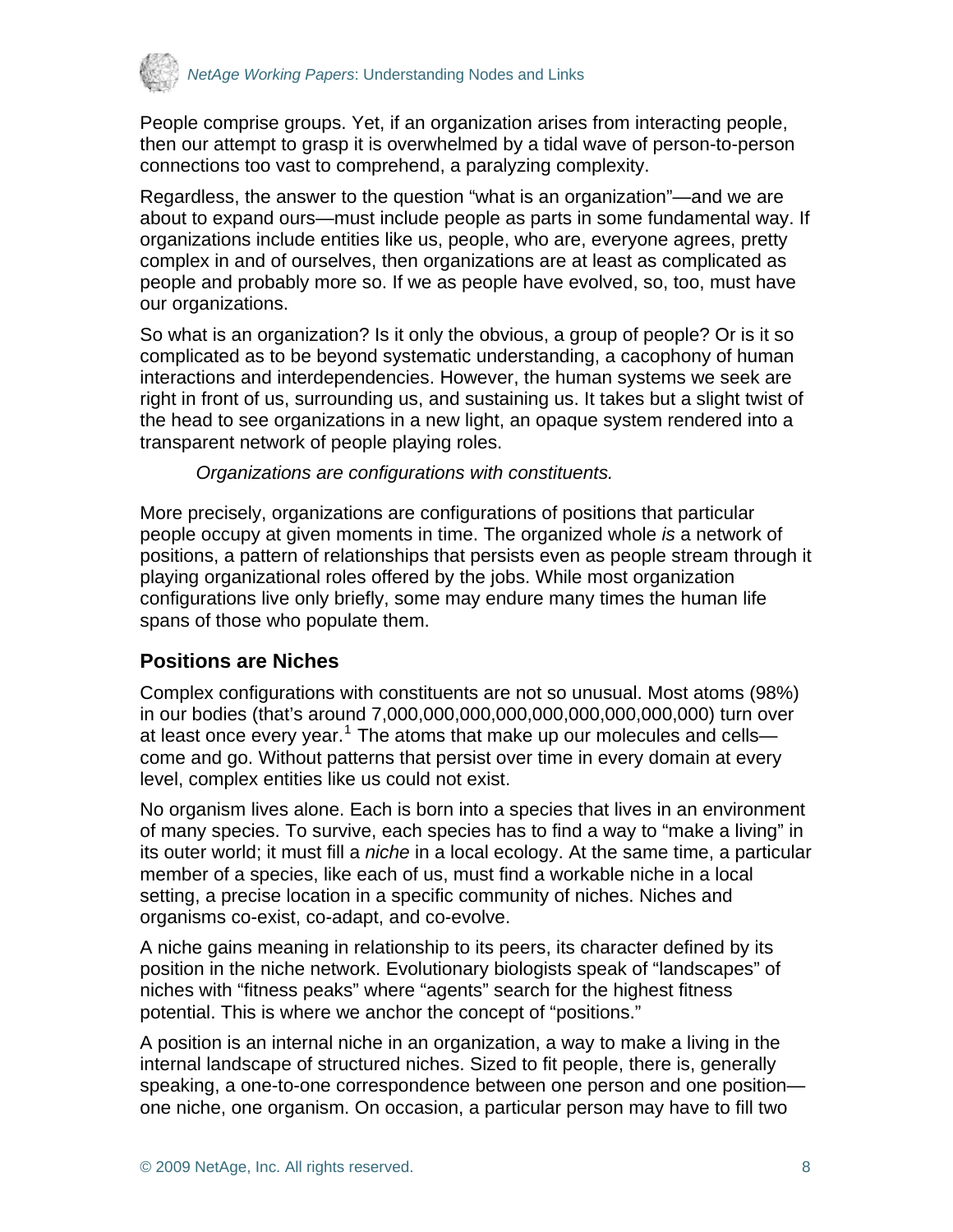<span id="page-8-0"></span>

niches, as was the case when Patrick Robertson, an executive at a company we call Eleum in our writing, had to take extended medical leave and someone on his staff, Evout Kruetzen, had to step up to act in Patrick's role plus continue in his own.

It is more than analogy to characterize a position as a niche. Positions literally take an external way of making a living internal, offering it up as a job. As a person fills a position, a real job results. Thus actual, live, breathing organizations are networks of jobs, people in interrelated positions. Together, positions and people an organization do make, but it's the pattern of positions that carries on.

Each organization in turn exists in an external environment where it needs to make a living. Each must have its own line of work, must fill an available territory in a particular arrangement in its local ecology. So an internal design of jobs presents externally as an entity that makes a living, an organization occupying a role in a larger economic landscape of niches.

A continuously changing cast of characters occupies the persisting network of positions. And these people do of course have their own social networks, the bedrocks of any culture, quite separate from the formal organization. The distinction we are making here is that social networks are just not the same as position networks. What networks of positions give us is a way to see and analyze organizations quite separate from any particular collection of people who happen to hold the jobs. Each position has its identity and special characteristics related to its place in a pattern. The design itself, in turn, the pattern of all the positions, has its own identity and characteristics, a niche in the environment of other organizations.

#### **Positions 'R' Us**

Organization networks result from the conjunction of people and positions, giving rise to the real working organization of jobs (see Figure 2). The nodes of the network refer both to the people in them and the knots at the intersections—the positions where people linger to play roles.

*We define "position" as a formal niche in an organizational configuration. We define "role" in a more general way to include all types of niches in all types of human groupings, often in an informal context, e.g., roles in a social network of friendships.* 

Roles, like the configurations they're in, have evolved. They are just ways of making a living. Evolution has been exploring living niches since shortly after the molten planet congealed into a lithosphere, atmosphere, and hydrosphere.

We have been experimenting with small group roles for at least a few million years—and many millions more if we include all the ways organisms have laid themselves out as collectives. From mating couples to a hive of bees to a pride of lions to a crash of rhinoceroses to an "unkindness of ravens,"<sup>[2](#page-27-2)</sup> organization has been part and parcel of the evolution of organisms. Every entity in the group has its role.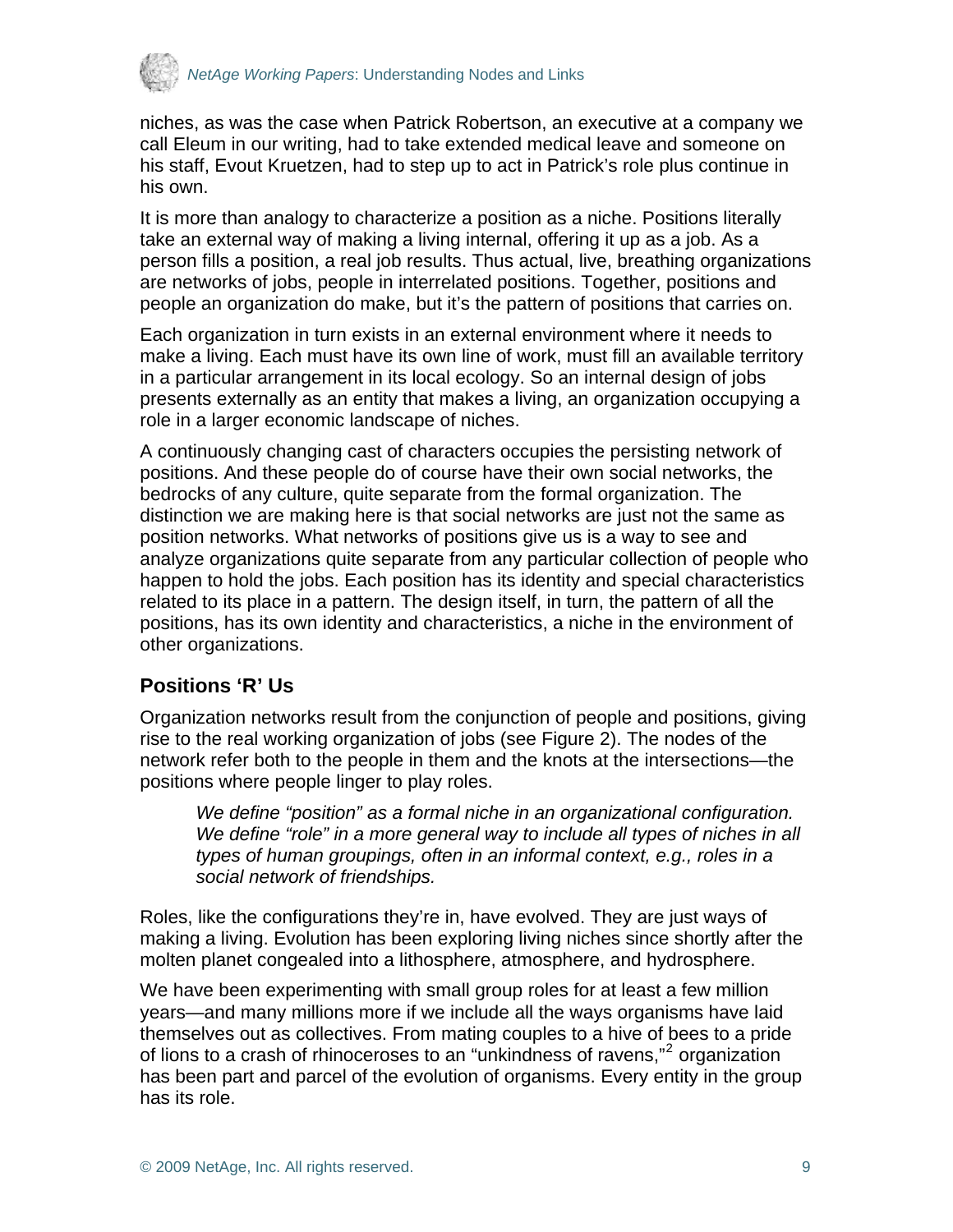

Figure 2: Jobs Are Positions with People

In an ecology that involves commerce new positions come into being as changes occur in the economic environment, creating or eliminating niches. If a position is successful, it will spawn more positions for others to occupy, making use of the same organizational resources and behaviors. Or, if economic choices are made that reduce the size of the overall configuration, niches disappear, e.g., reorganizations, layoffs, bankruptcies, mergers, outsourcing, and the like.

The effort of one species of position to multiply plays out in the context of others. Many types of jobs are competing in adjacent niches that make up an interrelated local fabric of jobs. All job types together support and exploit the surrounding economic ecology, thus mutually constraining growth of one another.

Different actors, members of a species, bring variety to the job type. Particularly valuable variations stick, becoming part of the method and tools associated with the job, making it more fit in the market. More threatening, local jobs are at risk of invasion from a new job species, just as foundry jobs supplanted blacksmiths, or less-expensive labor becomes available through globalization.

Over millennia, countless species of jobs have come and gone. Today, only a fraction of once-living species have survived the cycles of creative destruction. Simultaneously, we see new jobs a-borning with every new technology, with every new way to make a living. In a poignant example of this, the great management theorist Peter Drucker, then 86, asked for a list of job titles for those attending a conference we organized in 1995. "I read the list," Drucker told us via videoconference, "and I've never heard of most of the jobs you have." Some types of jobs will survive. Most will not.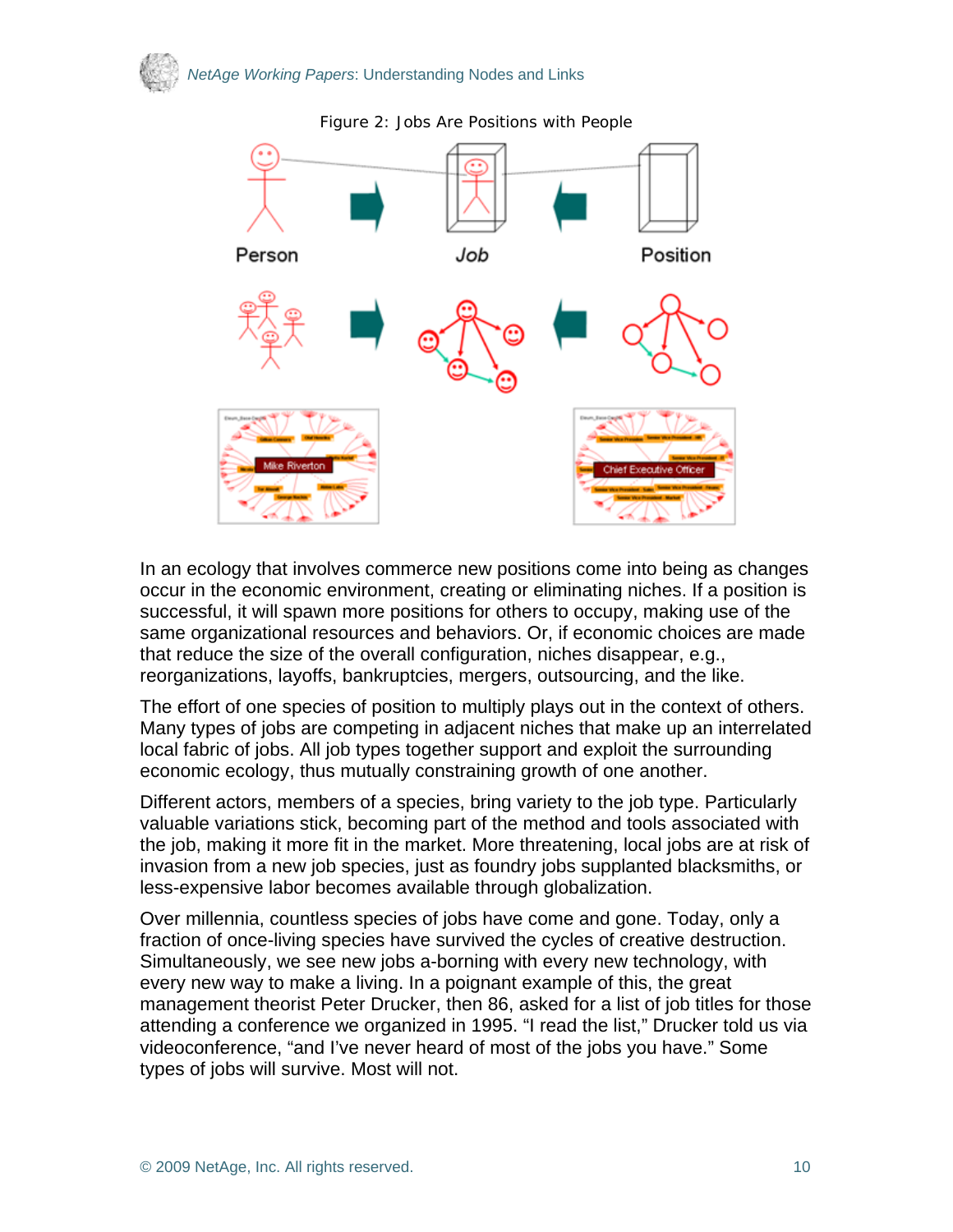<span id="page-10-0"></span>

# **Configurations of Constituents**

Positions are the parts in the organization whole (see Figure 3). Some positions, typically *management* ones, stand for abstract organization units as well as their formal roles. We have characterized, quantified, and measured network configurations with the proxy of management position metrics. Configurations, however, exist in their own right. There is a more subtle group reality visible with yet another little twist of internal perspective that picks up the persisting patterns of collaboration as organizational units. Seeing abstract configurations as concrete entities, as nodes themselves, is easiest to do with legally incorporated bodies. In law, organizations are very real.



Figure 3: Positions Play Parts in Configurations

Incorporation means "to give form to" a group of people acting as a single legal entity. This entity is endowed with certain rights and obligations under the law quite separately from the individuals involved. Constitutions and charters are other instruments of incorporation, particularly for governments, the source of legal authority. Typically, the law regards an incorporated entity as an "artificial person," an independent agent, a relatively complete whole that can act in its own interests in its environment—whether public or private.

A legal framework is a container for the whole organization, the single whole corporate (private or public) entity that is represented by the root (CEO-President-King) position. The blessing of incorporation then blankets each suborganizational unit, carving them out as nodes in the legal configuration, the structure of parts making up the legal whole. Each formal organizational unit, each org—like engineering, marketing, and human resources—is represented by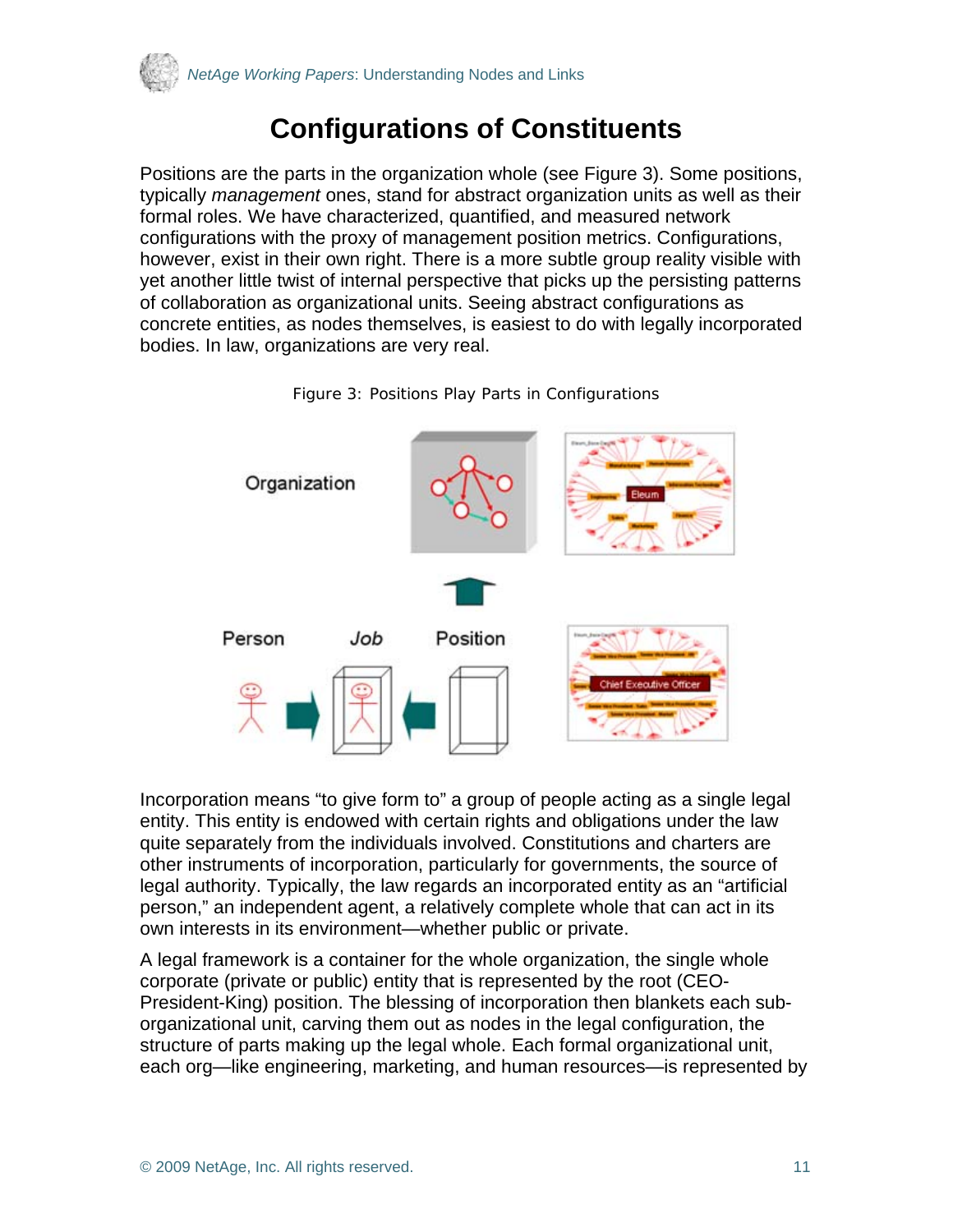<span id="page-11-0"></span>

a management position, with executives having fiduciary responsibility in the legal arrangement.

Management positions that stand for organizations do not just play their singular selves. Root and intermediate management nodes also stand in for the abstract organizational wholes they represent. Positions that play an intermediate role lead assemblies of positions that beget a multi-level structure.

From the root on out—or down—organizational development unfolds into levels of sub-orgs. Each branching leadership node has its own unit identity and network pattern. Management positions stand in for organization units that characterize the intermediate architecture of complexity. Positions function at one level or another within a hierarchical configuration.

#### **Visualizing the Leadership Configuration**



The translation of the Rosetta tablet discovered in 1799 broke open the mysteries of ancient Egyptian languages, a feat made possible by a common story written in three parallel texts—Greek, hieroglyphics, and demotic script. Organizations, positions, and people—three different node types—mean different things in three interrelated coding systems that are based on each type of node. Positions are key to translating from one organizational language to another, the means to unlock the organizational Rosetta Stone.

We see the pattern of positions as today's Greek, revealing both the hieroglyphic abstractions of formal organization structure and the messy demotic doings of people in their everyday work. This analogy underscores the formality made possible with invention of writing, a fundamental technology that drove the Nomadic-to-Agricultural-Age organizational transformation. Writing enables transmission beyond the sound of voice, persisting sometimes for ages.

The abstract configuration of an organization is very hard to see; it doesn't respond directly to the five bodily senses. To grasp the pattern, leaders have to model it for the rest of us, which they do most often through stories and examples. Leaders also draw pictures of a few elements and interconnections as organization charts or work process diagrams. Because it's so hard to grasp the whole in simple terms, we all rely on experience and intuition. This works with smaller groups, but is poor for understanding larger organizations.

Hard to see, yes, but, in the computer age, configurations are easy to model. Just define the nodes, identify the links, and, *presto*, you've got a network you can see and analyze. When you map an intact operating organization, you reveal the current blueprint of its construction. Analyzing this architecture as a network generates metrics for positions that exist quite separately from the current jobholders.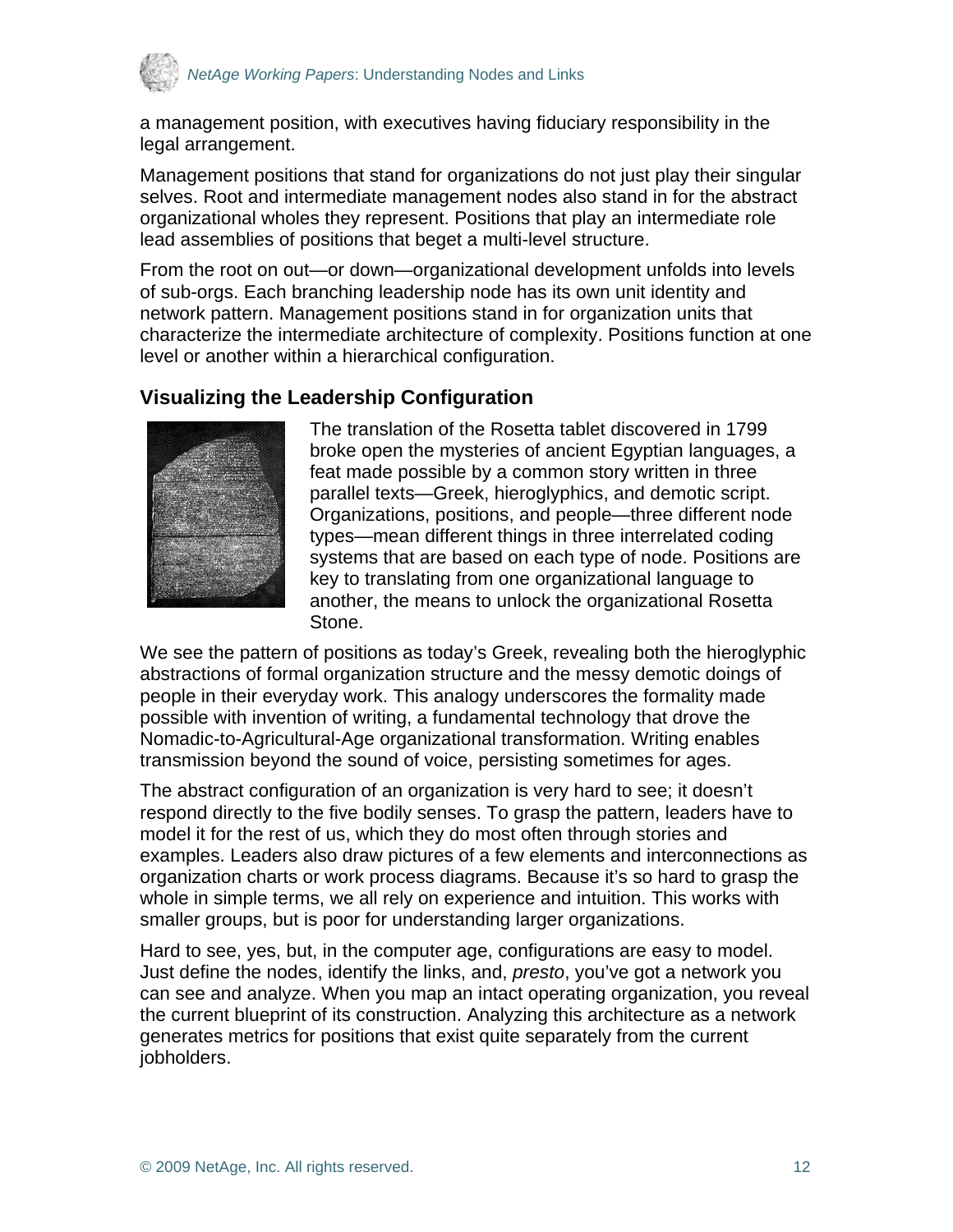<span id="page-12-0"></span>

Imagine a network model of positions that has a switch you can flip to re-label the nodes. Start with their org unit names, then flip the switch and see position titles. Flip the switch again and re-label the nodes with the names of the people in positions. We can see this idea at work in the digital organizational map we made of Eleum (see ["The Virtual, Networked Organization"](http://www.netage.com/pub/articles/articles%20-%20new/Virtual%20Networked%20Org_pg-proof.pdfhttp:/www.netage.com/pub/articles/articles%20-%20new/Virtual%20Networked%20Org_pg-proof.pdf)) where you can toggle between different labels—organization name, position title, and person name (see Figures 2 and 3). The arrangement of nodes does not change, only their meanings in the selected context do. This is the vision that led to the development of the [OrgScope t](http://www.netage.com/orgscope/index.html)ool.<sup>[3](#page-27-2)</sup>

*The organization gains access to its own genetic code when it makes its configuration explicit, generating a complete model of a many-peopled organization. With this map, local knowledge becomes global. Selfimprovement acquires a holistic context and self-organization gets smarter.* 

### **Roots and Hierarchies**

Direct, solid-line, reporting relationships are the easiest links to see, the most agreed upon ones in organizations. Orientation by level is a primary means of navigating an organization, particularly a large one. This network of simple hierarchy links is inevitably modeled as an organization chart. It establishes the enduring framework of an organization and sets out the pieces for organizational play, making a place for each and every position. Important as they are, pictures of these connections rarely are rendered with more than a few chunks at time in typical org charts—generally they depict a group of groups, nothing more than a "camp-size" chart of 25 or so.

The reporting-relationship diagram defines a mutually exclusive set of categories and delineates the unambiguous chain-of-command. The boss at the top is the "root node" in the tree that becomes a hierarchy of positions. You know who the members (e.g., employees) of the network are by following the root, trunk, branches, and leaves of the tree. Any positions on the path of direct-reporting links that reach the root node are core members of the organization network. Like people individually, positions with jobholders are unique and mutually exclusive. There is generally only one of each. $4$ 

*Since a root is relative, you can easily choose your perspective, moving the root to any leadership node. With each point of reference, the organization below is seen as whole.* 

In organizations, the vertical dimension is the level structure. You measure how deep you are in the organization by how far you are from the reigning authority, the CEO. We measure distance to the crown as the number of steps on a route of reporting relationships from here to there. "Steps" sound so friendly and inviting, but in most organizations the step from level to level is really a leap, sometimes a huge menacing one.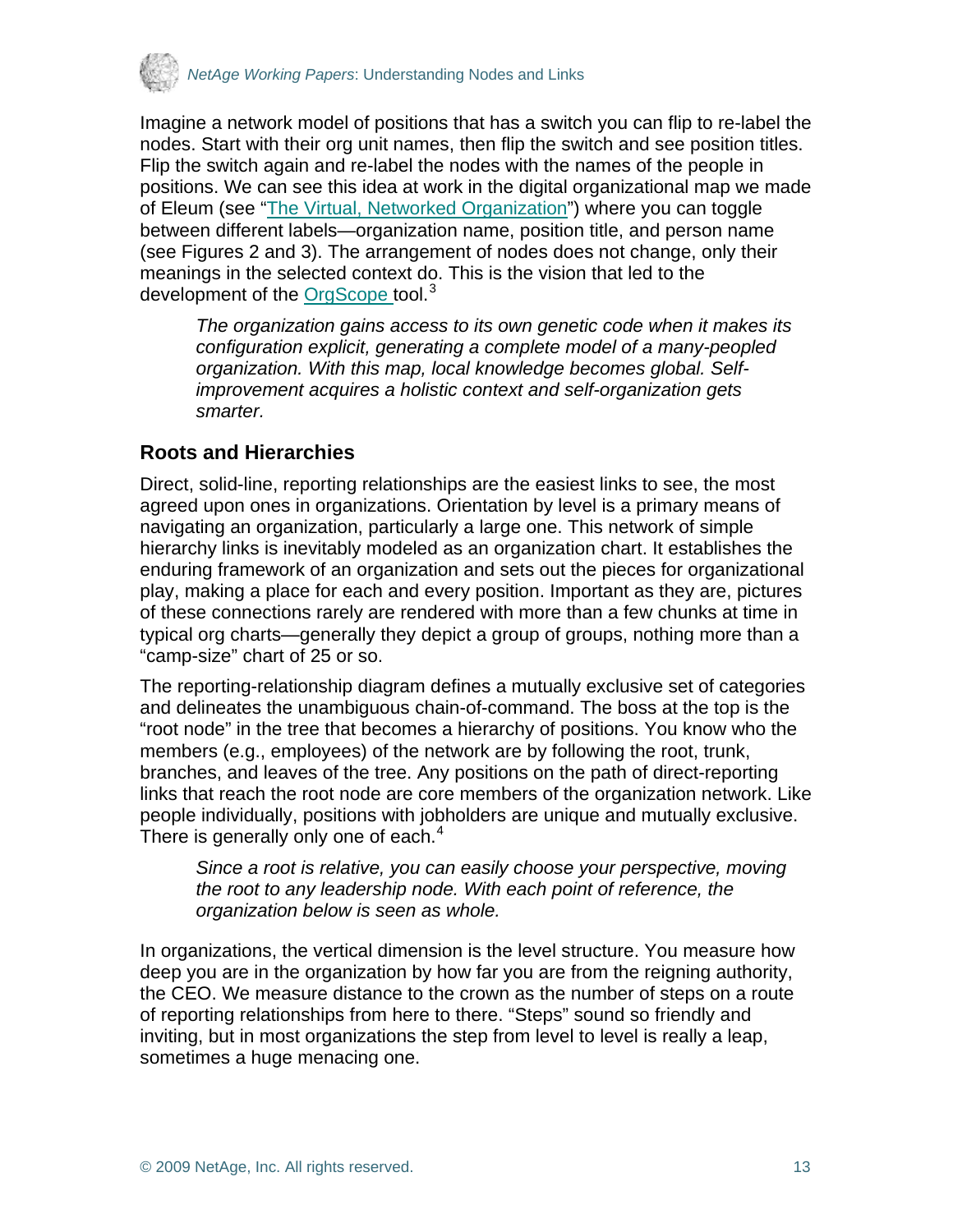<span id="page-13-0"></span>

A hierarchy is a directed, solid-line network of positions connected to a root node, providing a familiar structure that we can later enrich with more types of links. We can always dial back the complexity of the network picture to this relatively simple logical hierarchy, although, as our Eleum example shows, logical turns out to be not so simple.

## **Network Rule of Two**

We know from years of research—and the work of many thinkers before us including such giants as Herbert Simon—that levels are intrinsic to the very nature of complex systems. For people in management positions, levels naturally provide a clear vertical orientation within a complex organization. But there seems to be a natural human limit to "level perspective" that we dub the "Network Rule of Two." This observed limit, now hypothesized, is analogous to the famous "Rule of 7," from George Miller's research on how many ideas, topics, or issues individuals can handle at once<sup>[5](#page-27-2)</sup>.

In organizations, each level is a big deal. Whom you report to and who reports to you are both just a link away, one "up," the other "down." Your boss's boss is two links up; two links down are the subordinates who report to those people who report to you. We have observed over the years that the typical leadership horizon in any organization is two levels away, both up and down. Three at a stretch.



Figure 4: Position Perspective Limited by Network 'Rule of Two'

Check it out for yourself, especially if you are, or have been, in management in a large organization. You are (were) very well acquainted with your immediate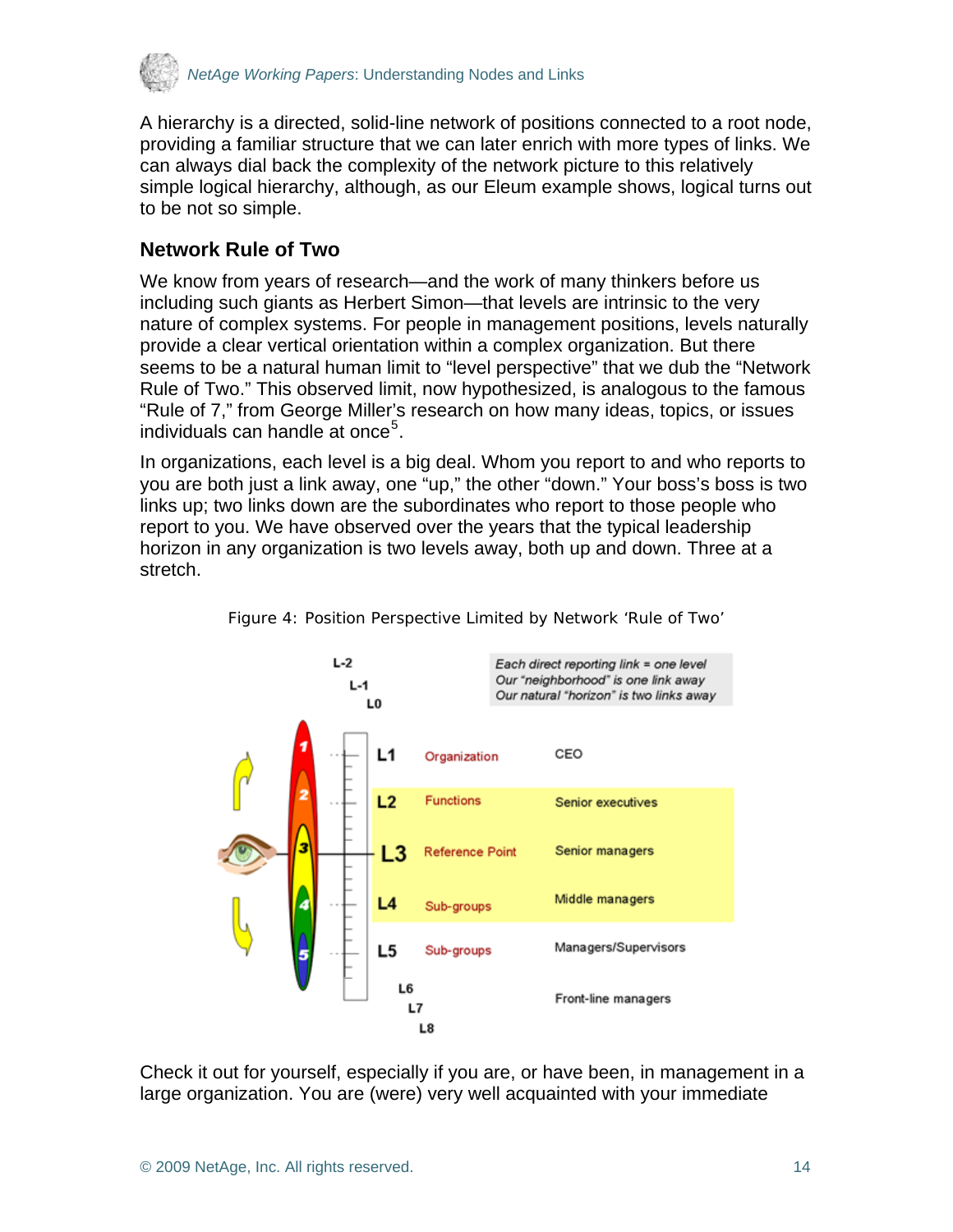<span id="page-14-0"></span>

boss, your reporting context, and you likely stay tuned to the context of your boss's boss, but higher than that the details become vague. Similarly, you know (or should know well) the people in positions reporting to you and are fairly familiar with the people reporting to them. But details around people and positions three or more levels away will seem similarly hazy (see Figure 4).

Looking into the hierarchical organization, the Level 1 CEO naturally sees to Level 3. Level 3 leaders, the strategic connection between the CEO and the operational levels, naturally see down to Level 5. Level 5 leaders, in turn, only see to Level 7; the blunt end of Level 8 positions in Eleum's diamond-hierarchy was not even in the Level 5's view. In short, it's really hard to get a good and accurate feeling for a large complex organization from any single position.

Mapping and visualizing the organization network removes the two-level horizon limit. It opens up the whole structure to, potentially, everyone in the organization. Senior leaders and others can quickly navigate the levels and look at organizational detail at different depths. The vertical dimension is neatly complemented by the spread of functions, the horizontal orientation inherent in the network of positions.

The real gift of a dynamic network map is the transparency it offers. It lets light into the previously opaque "black-box" organization, opening it to internal observation. This whole-context-with-detail transparency can be available to everyone in the organization as a display and navigation system for organizational directories and resources, the knowledge management system, and online collaboration systems.

Organization networks can directly inform the design of the shared knowledge systems permeating the online workplace. Mapping the network to the digital collaboration space has its own benefits: it keeps current the inventory of people, positions, and groups. This means that near real-time network metrics, globally and locally, can be available to leaders throughout an organization any time, anywhere via the web.

Network maps and metrics add greater insight and produce a new holistic view of organization. We have much to gain if the network diagnosis holds generally true in organizations. It opens up management thinking to the rapidly accumulating knowledge about hubs and other general network features gathering across many scientific domains. Much of this literature is about robust networks and vulnerable hubs, subjects that directly impact organizational risk and prevention of confusion, paralysis, and collapse.

The ultimate payoff for use of new network knowledge, we believe, will be a stepchange improvement of organizational performance at all scales.

# **A Rainbow of Links**

To get a good grip, we need to add some more links to the organization network mix.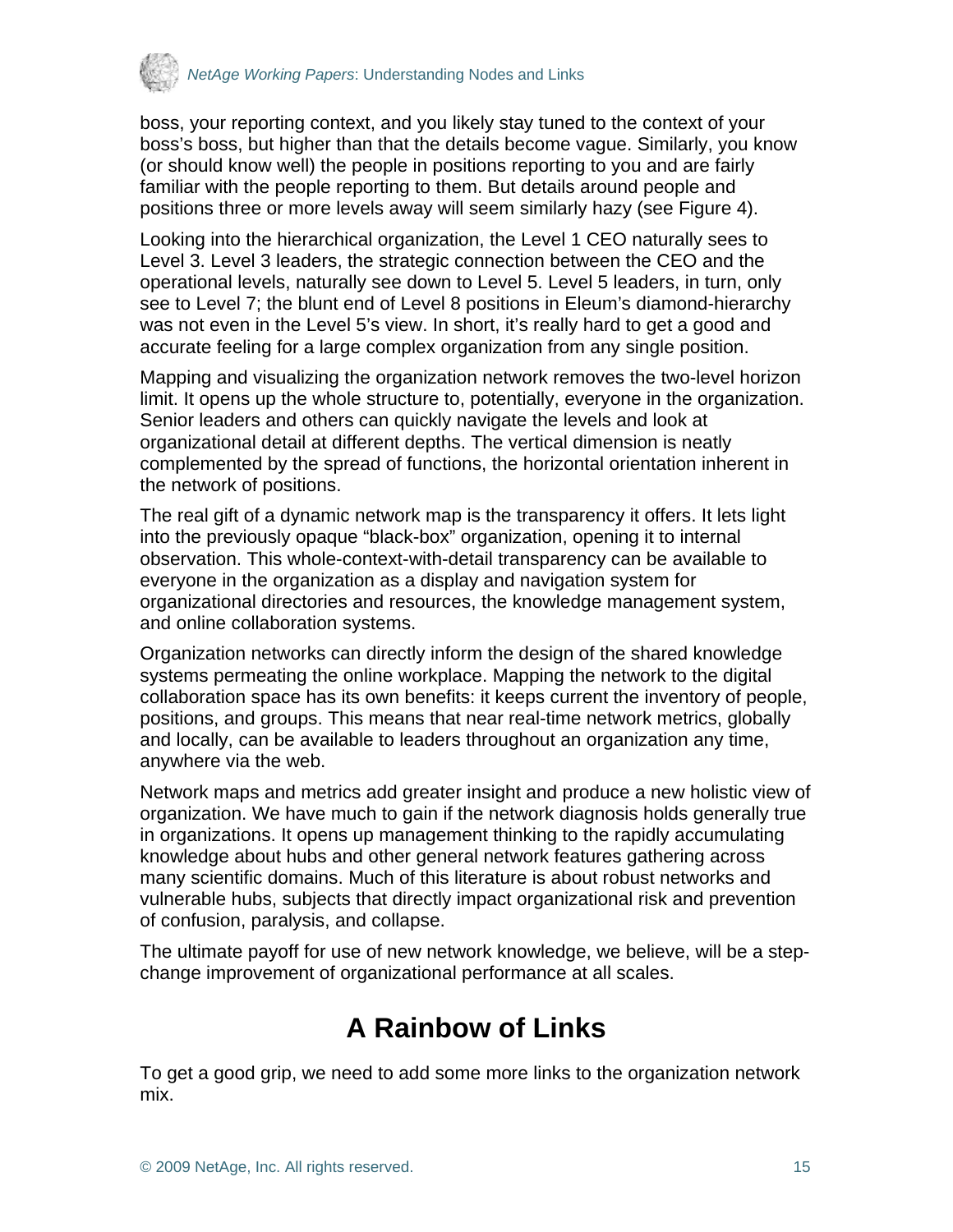

Links are more difficult to see than nodes. Like matter and particles, nodes are relatively tangible, while links, like energy and waves, elude detection except through their effects. We "see" links at work across a wide spectrum of connections, interactions, and relationships—without ever literally *laying eyes on* them.

Looking at many types of links at once is akin to looking at white light. However, pass this light through a prism and it separates into the colors that permeate our world. By distinguishing among different types of links, we can see organizations at different frequencies—metaphorically, we see the low frequency waves of reporting connections, the faster waves of process linkages, and the very-highfrequency waves of social interactions.

We make light of the lines that connect us with others in our mental models of the world, but they are really hard to see. Nodes we know, but links are elusive. That's what makes this material so difficult. Unfortunately, links are unavoidable in rendering an organization as a network.

According to standard network methodology, nature endows its links with an onoff direction switch. Links either are headed just one way, "directed," and sketched with arrows, or are two-way, "undirected," and drawn as simple lines without arrow heads. A URL, for example, is a one-way directed link, pointing to a specific address; a personal relationship, conversely, is usually portrayed as a two-way undirected link.

In these standard models, links also vary by weight, most often in pairs like "strong-weak," or "near-far." In our work here, we follow convention and distinguish between "solid" and "dotted" links. Reporting relationships exemplify this, distinguishing between a "solid-line" boss and a "dotted-line" matrix report.



Figure 5: Taxonomy of Organization Network Links

Connections to social networking applications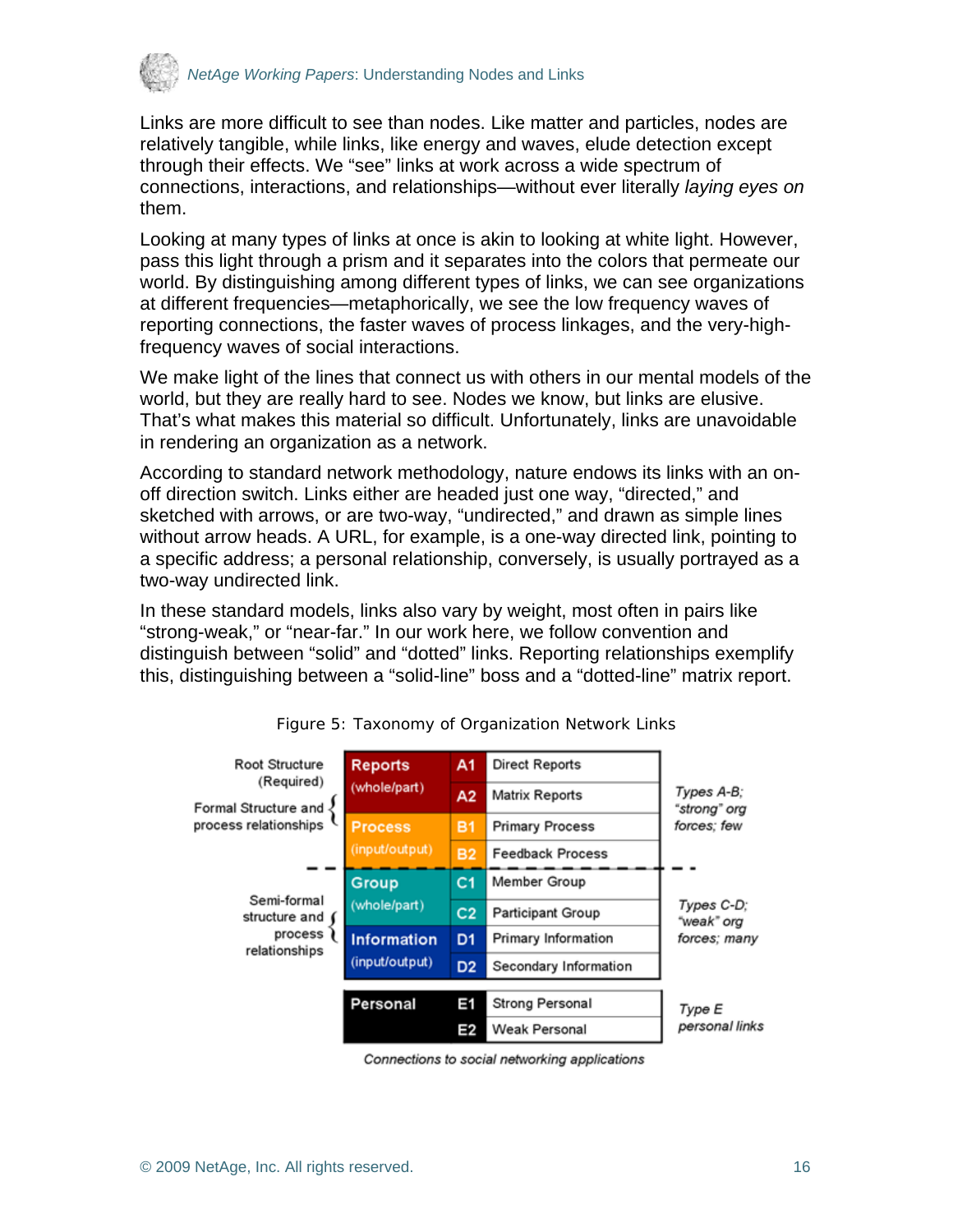<span id="page-16-0"></span>

In our taxonomy (Figure 5), we identify four types of directed links in organizations, each with a strong and weak form. Undirected links between people *qua* people, a fifth link type which is the province of the social network thinkers (but not us here), also are conventionally described as strong or weak. In our model, however, these personal ties are drawn as directed links, interpreted as the flow of influence (from more to less). They may also be interpreted without direction.

## **From-To Directions**

Links, then, point either one way or the other—or no way at all. Models of social networks typically represent relationship links as undirected, such as friendships. Organization networks, we have found, are most meaningfully modeled with directed links.

Directedness is pretty fundamental. The Big Bang set a direction for our Universe, giving the thrust to the evolutionary process that produces us and our future. The direction of evolution, say complexity theorists, is toward more variety, more complexity. From the human perspective, where our limit is bound, it has moved from the singularity beginning of the Universe to complex multiorganism life we experience here on Planet Earth today.

This is not mysterious. We experience the arrow of evolution everyday, and, at the current accelerated pace of change, see the accumulation of variety and complexity every year, if not by midnight tonight. It is this powerful push that we tap into with the input-output process flow.

Directedness is also present in the architecture of complexity, the holon (from "*holos*," whole, plus "*on*," part) hierarchy that unfolds from whole to part. The power of whole over part begins from a root, or top, position and flows to progressively more articulated sublevels. The universe itself began small but whole, subdividing into subsystems of galaxies and galaxy clusters, then suns and solar systems, then earths and us. In using holon architecture for our complex organizations, we have just been following the universe's recipe.

Formulas for complex concoctions call for ingredients that give us a good spacetime outcome: spatial structures and dynamic processes that seamlessly interweave. "From-to" has the logic of an arrowhead, whether aligned:

- Vertically **from** *whole* **to** *part*, or
- Horizontally **from** *before* **to** *after, input to output*.

With it, we can line up the forces in organizational life, both structure and process, according to a consistent orientation (see Figure 6). Otherwise the arrows just might point any which way, and we would lose the coherence of the configuration.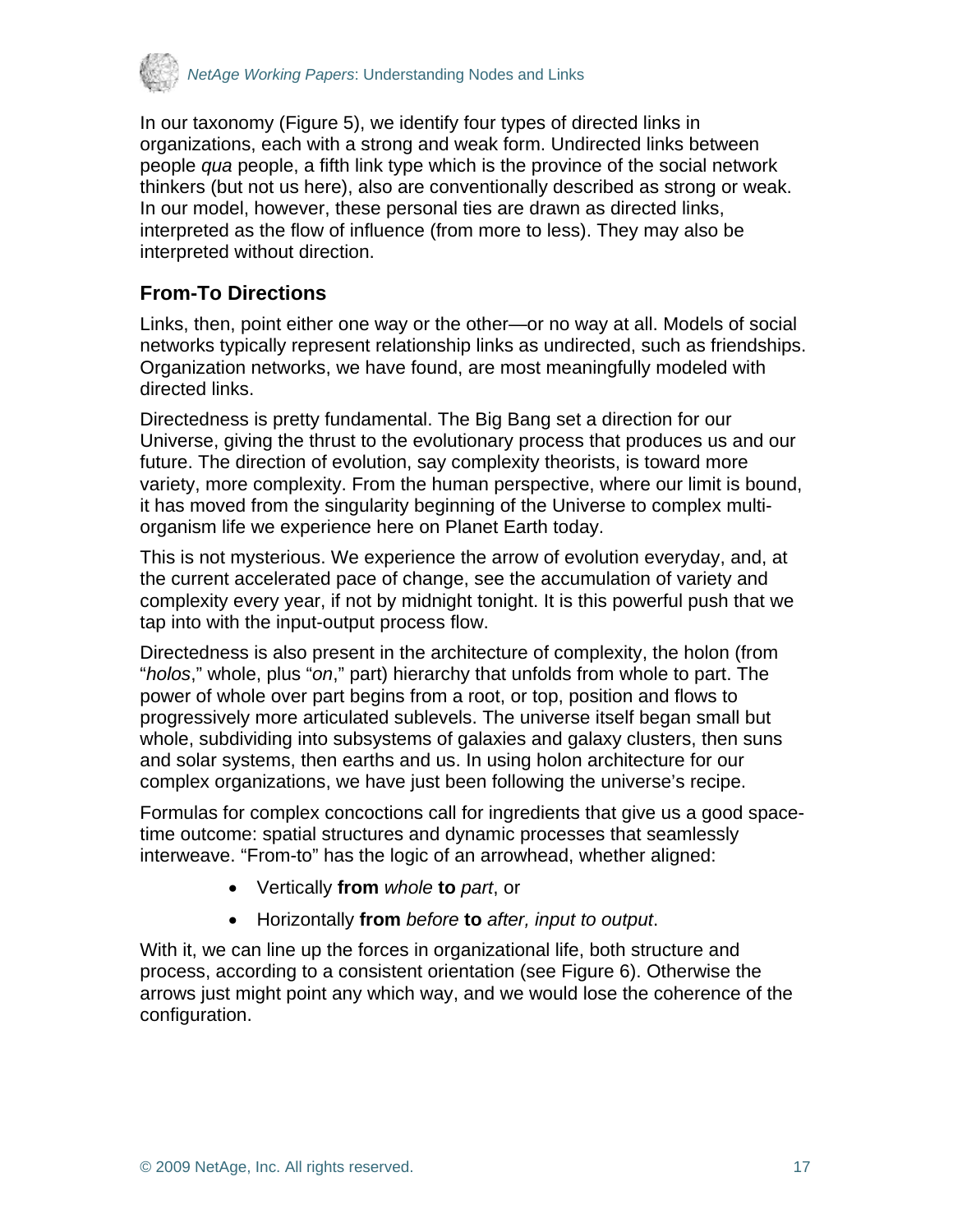

#### Figure 6: Vertical and Horizontal Directed Links

The root plays a unique role for each basic type of relationship: it acts as the *ancestor* position, the origin "from" before there is a "to." It is the biggest whole, the top of the heap of decision flow, the earliest input of purpose for the output process. It is the source both of space and time, structure and process, in organization. Practically, the root stands for the whole as the top leader of an integrated organization who sets strategy and is responsible for results.

A root is a matter of perspective. The root role is easily moved from node to node in a configuration, bringing along its ancestor function as an undifferentiated starting point of directed relationships. Every person models their organizational world with themselves at the center. A root role appears when a position has other people reporting to it, thus a whole-part (at least) and input-output (usually) configuration. Leaders are roots, origins of their own organizational worlds.

Links with arrowheads imply some force, some compulsion, some inclination. We are suggesting two fundamental types of organizational forces—structure and process—with whole-part and input-output linkages. As mentioned above, the forces each have strong and weak forms.

- For vertical *whole-part* relationships, the strong force is the superior-subordinate reporting link; and the relatively weaker force is group membership.
- For horizontal *before-after* links, the input-output process flow is the strong force; and the information sender-receiver flow is the weaker one.

We focus first on the strong forces, the reporting and process links.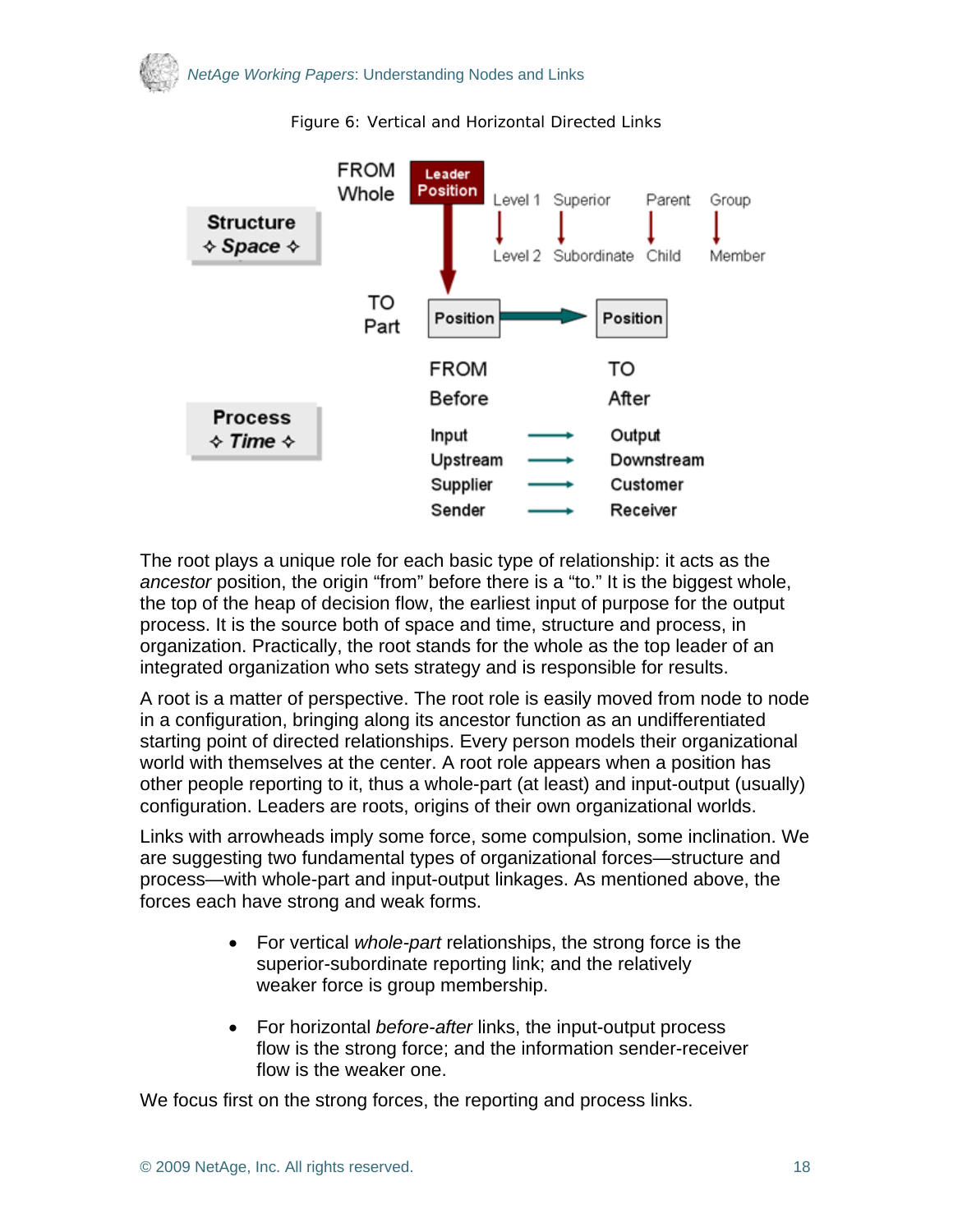<span id="page-18-0"></span>

## **Strong and Few Links**

## **A. Reporting Links**

The primary reporting link may in the imagination form an ideal command-andcontrol system, but alas the real world is not so simple for would-be autocrats, and it's becoming less so. What it does for all of us, however, and why it is so fundamental to understanding organizational networks, is that it defines a unique set of core nodes from a given leadership point of reference. It puts players on the board, jobs in the configuration, which can then be hooked up by a variety of relationships (see Figure 5). It identifies a clear boundary and reference framework for adding other nodes connected to the core set.

The boundary arises from the configuration of one-per-node primary reporting relationships (which we tag *A1)*. This link type preserves the mutual exclusivity of a position where each position links into the whole just once, something like the Pauli Exclusion Principle that functions in the physical world, where only one thing can be in one place at one time.<sup>[6](#page-27-2)</sup> Practically, a position's solid-line reporting relationship usually indicates the source of a job-holder's paycheck, which is why the org-to-position relationship is hard-wired into financial and HR data systems.

When push comes to shove in the organization network, lines of command are clear, but they don't tell the whole story. Organizations have evolved ways to be more flexible than one reporting relationship alone provides. Positions sometimes play more than one part in the organizational drama. Secondary reporting links (the *A2* connections) tie some positions to more than one boss. These positions play subsidiary parts in other organizations that are not their hierarchical homes. Often called matrix reporting relationships, they are typically represented by and even called— "dotted lines." Such matrix relationships are used, for example, to make cross-cutting services more intrinsic to operations, such as human resources, information technology, and finance support jobs.

Matrix reporting relationships provide alternative routes to decisions. The network world calls these "shortcuts," links with measurable impact on the overall distance between nodes. Shortcuts create the "small worlds" effect that increases decision speed and flexibility.

These secondary reporting links dance the first steps between order and chaos. The price of flexibility is some degree of instability, as alternative reporting pathways are bound to generate conflicts. "Remember who you work for" is a phrase heard more than once by people with matrix reporting relationships. When conflicts do arise, hierarchy, A1-style, rules in most organizations. Primary force trumps secondary. Indeed, the A1 force supersedes all other directed relationships, at least in theory.

Only one reporting relationship, A1 direct or A2 matrix, can exist between any two positions. It does not make sense to make a matrix report to your primary boss, nor can you be formally and simultaneously the boss of your boss. This reporting pair constraint contrasts with process relationship pairs.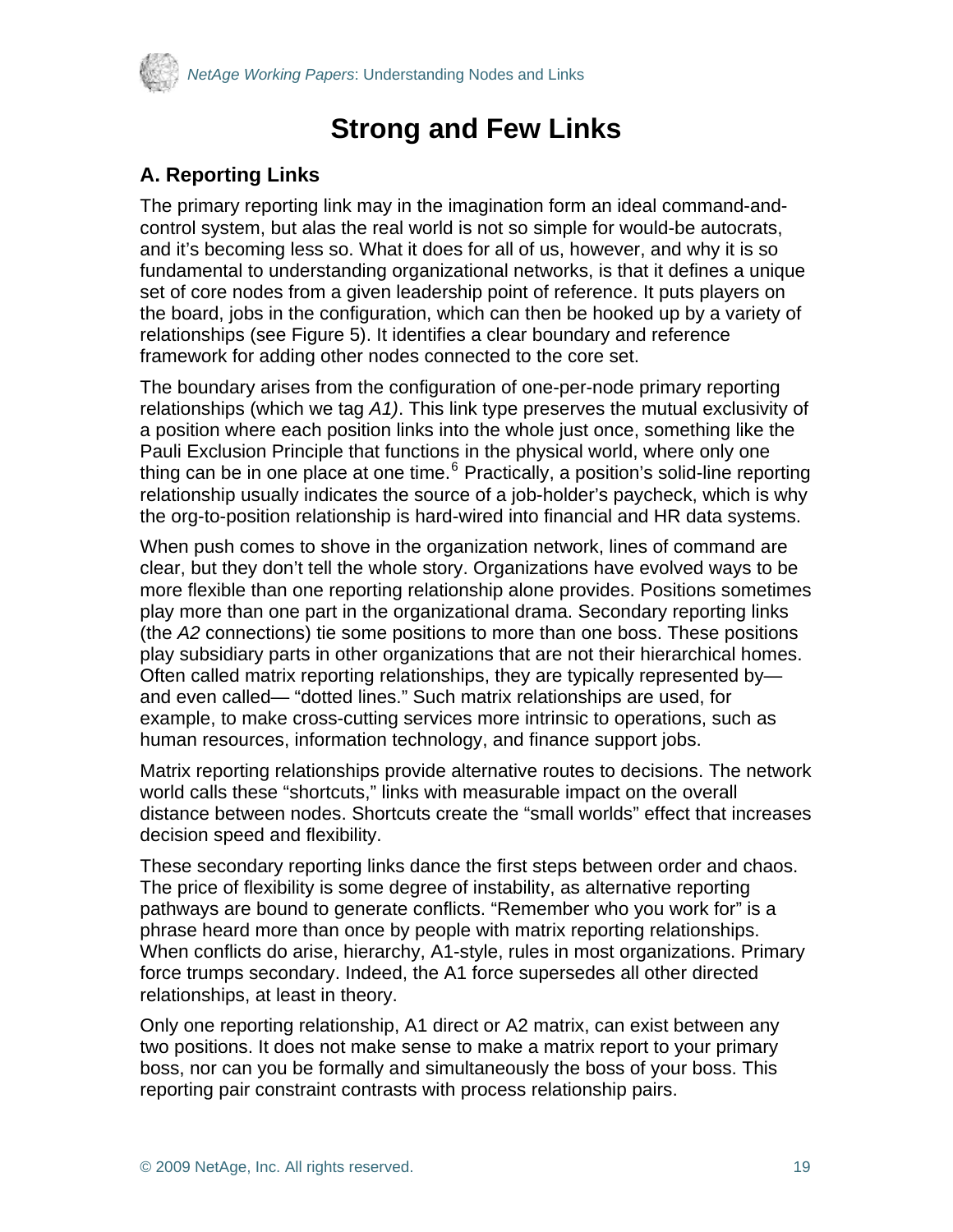<span id="page-19-0"></span>

## **B. Process Links**

A second type of strong link comes from the organization's primary process interactions, connections that appear as we look at the *horizontal* relationships among positions. These links show up in processes that flow from function to function, typically from supplier to customer, from "upstream" to "downstream" along a value chain. For example, R&D links to engineering which links to manufacturing which links to sales. Network diagrams often draw these links among functions as solid arrows, while feedback and feed-forward connections are shown as dotted arrows.

Though rarely represented explicitly, the work of an organization is implied by how it chunks and labels its inner world of org units and jobs. The internal process configuration is implicit in the category labels of the jobs that compose it.

Process diagrams are common in organizations, but organization charts also wired by process are not—except sometimes. Enter a conference room in a company under reorganization and you are likely to find an input-output systems chart of sub-organization units and jobs on the whiteboard, perhaps a different sketch of it on a flipchart. The same is true when there is a strategic focus on cross-organizational work-process design, such as in quality or process improvement efforts. The relationships on these charts show how internal chunks of work connect together in upstream-downstream process flows. This flow maps (or should map) to strategy, which itself should reflect knowledge of external requirements for how the organization makes *its* living (see example in Figure 7).

Usually, if you understand the terminology, you understand how functional parts inter-depend. People know which functions are product players and which are support actors. Widely known as line and staff, line is where the action is, and support is regarded as a burden to minimize. Leadership and its associated staff functions are, however, the price of integration, the means to greater effectiveness and efficiency in the productive whole.

An organization's functions hand work down the line in an overall order that produces the organization's output, its contribution to the external world where it competes for survival. This compulsion to survive and thrive drives the primary links of process flow (which we designate *B1)*. The primary process actualizes an organization's mission, producing its quite concrete *raison d'etre* as a viable output.

The downstream direction of process flow also bears the course of its complement, the upstream flow called "feedback." These secondary links (*B2*  loops) connect back from output-to-input, informing inputs about what is happening to outputs. Feedback links incorporate the great insight of cybernetics, a precursor to both systems and information theory. Feedback is essential to the basic structures of regulation and learning. It creates dynamic closure in open systems. Without feedback there is no adaptation, no innovation, and, before long, no survival.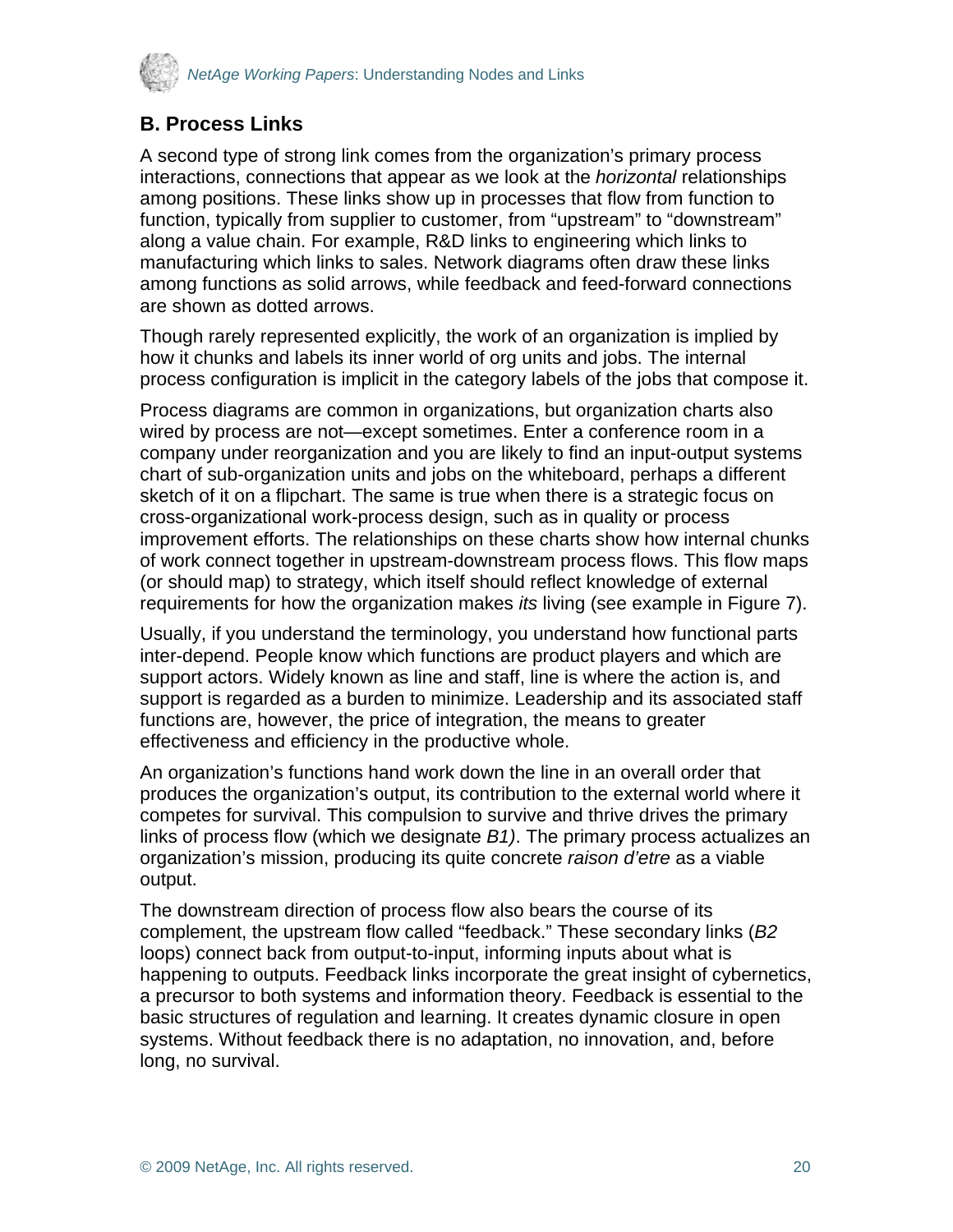



Figure 7: Adding Process Links Puts the Organization into Motion

Feedback provides vital links, yet it is the most volatile of the strong links. Like electricity with its arbitrarily named positive and negative poles, feedback has its plus and minus forms. Cybernetics teaches us that feedback can produce dampening effects to increase stability (called negative feedback) and amplifying effects that decrease stability (called positive feedback).

To call feedback that sometimes turns into a runaway, order-destroying process "positive" may seem perverse, but it is this same tendency that enables creativity and powers the leaps of emergence. Feedback forces, expressed and unexpressed, are probably most often responsible for pushing an internal configuration beyond its edge of chaos, for better or worse.

Feedback is the most internally obscure of the strong forces. Most often not formally designed in, "back channels" open up to informally meet the flexibility requirements of process. Needless to say, unrecognized back channels also can cause considerable distortions in the formal configuration.

In contrast to reporting links, two functions may have an interacting primary and secondary flow. Indeed, such a formal back-and-forth in pair relationships may be healthy. But, as with reporting, at the end of the day, primary process flows set the direction and dominate.

Generally speaking, reporting relationships trump process connections when they conflict. But over time, it is the quality of the process connections that determines whether the organization is successful and meets the needs served by its niche. Hierarchy may bluster, but if it's the wrong work at the wrong time,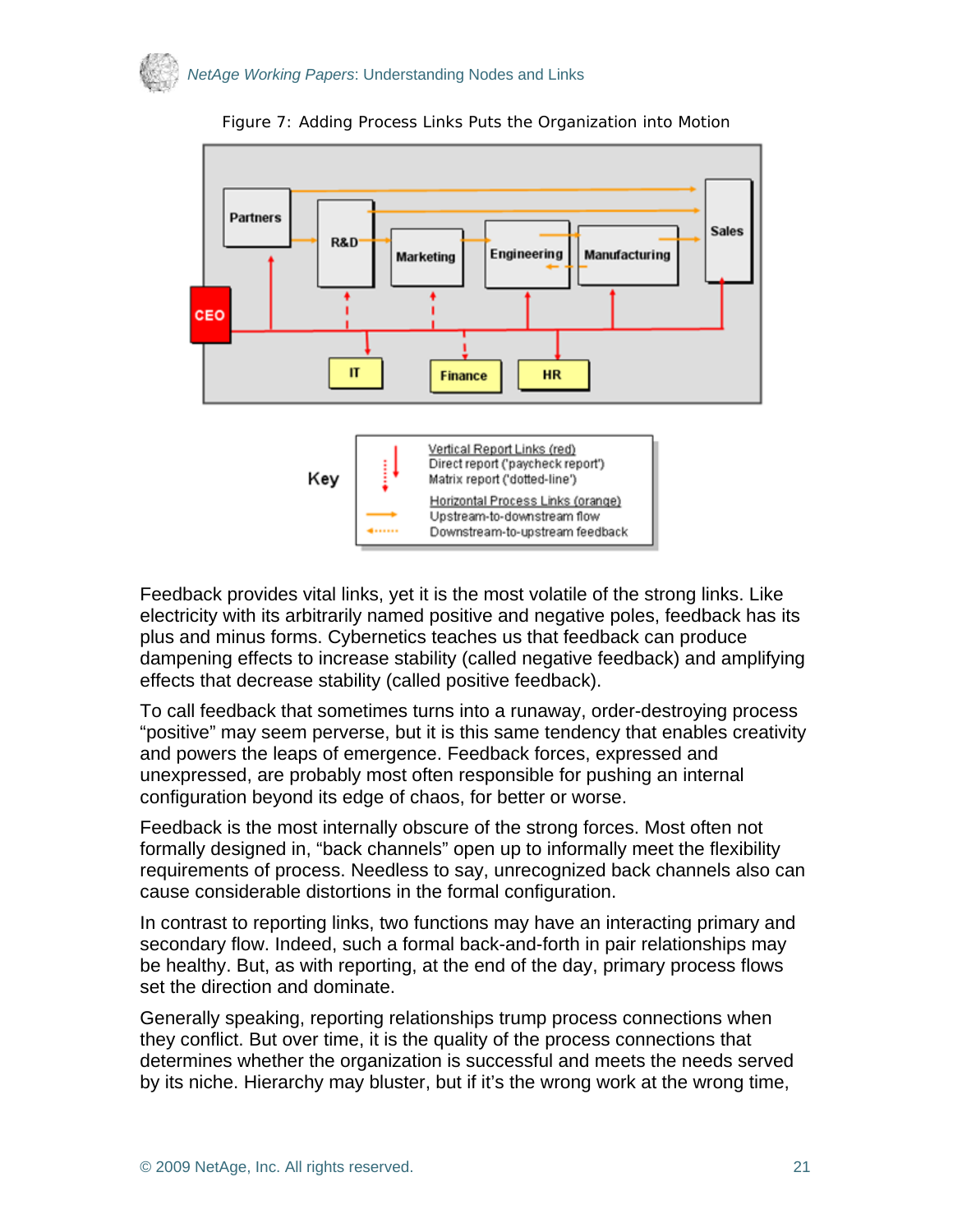<span id="page-21-0"></span>

the environmental reaper will take its due, and someone else will move into the niche.

# **Weak and Many Links**

## **C. Group Links**

Hierarchy is modular, and people cluster. Holding a hierarchical leadership position implies membership in at least two teams—your own team of reports and your boss's management team. Hierarchy carries with it the implication of interlocking management teams (see Figure 8). These management leadership teams may be formally defined as all positions connected to an organization unit by one degree.<sup>[7](#page-27-2)</sup> In practice, some direct reports may not be considered part of the "real" leadership team (e.g., an administrative assistant), while others may be added (e.g., a special assistant to the root leader with a formal report elsewhere).



Figure 8: Hierarchy of Management Teams

Corporations and other institutions establish many other groups quite formally by constitution, policy, and decision. Boards, committees, panels, programs, and many other types of working groups are well-known parts of modern organizational structure and clearly established with sponsors, leaders, and members. Formal groups may also be associated with processes, such as the networks of task specialists, project teams, expert advisory groups, and communities of practice. All these groups are concretely accounted for in budgets and considered in performance reviews. Since groups take time and resources, they are not lightly formed.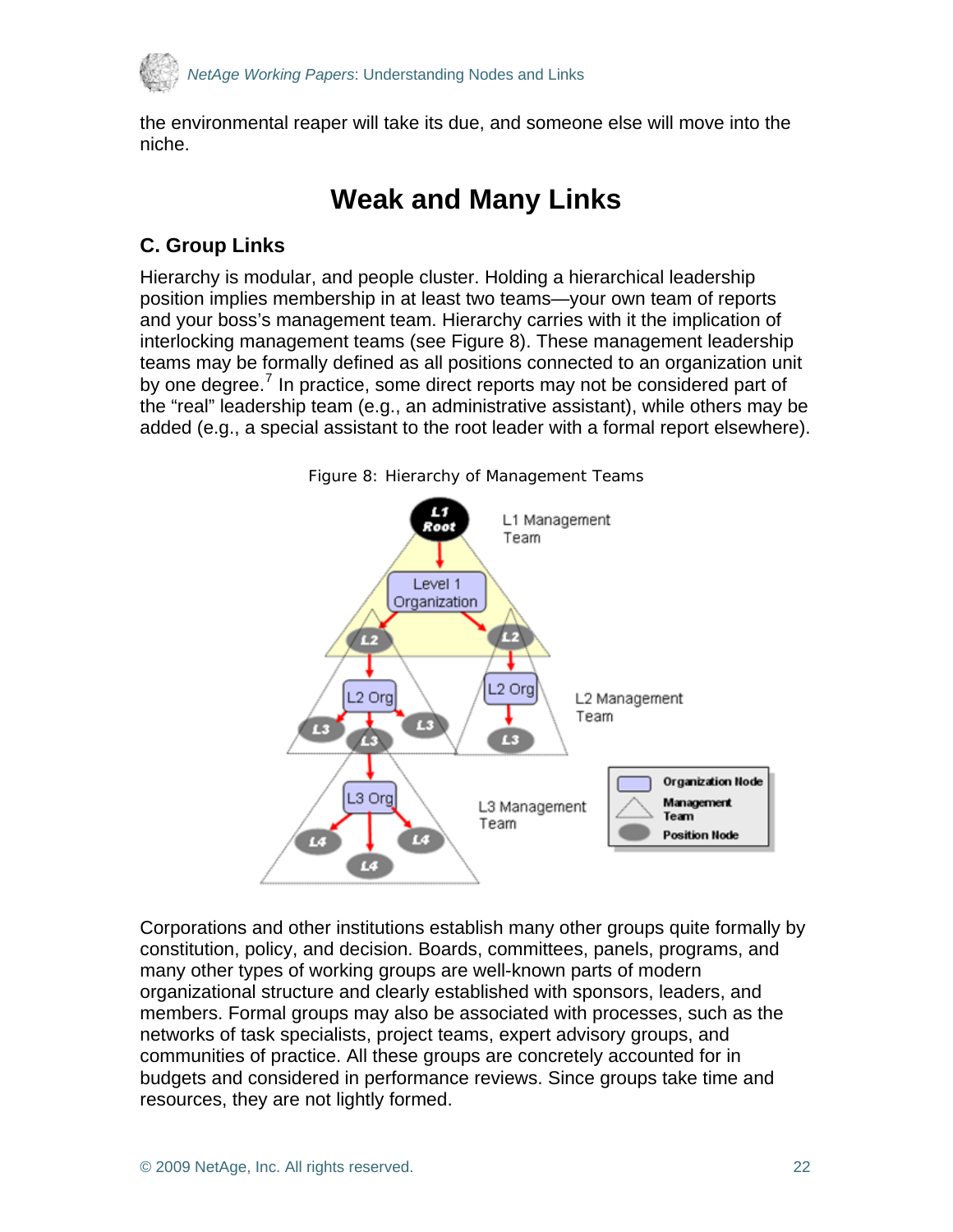<span id="page-22-0"></span>

It's not enough to just model the hierarchy of positions. To have a more complete picture of the organization, we need to include at least the formal groups that the positions belong to, such as the executive management team or the human resource executive council. These are groups that people belong to by virtue of their positions rather than their social connections or interests. A broader wholepart *membership* linkage connects positions to a variety of groups that thread across the interlocked management teams.

Management teams and other formal groups illuminate the natural modules of the organization. We can expect, with some probability, that members of these groups know and communicate with one another, generating personal relationship links. Hence, even in hierarchy networks, we find embedded clusters of nodes with strong, local relationships. In network theory, this is known as clustering, a measure of how many of a node's neighbors know each other. $8$ 

Management teams at every level are often the source of intense work-related personal relationships. If we know a person's position and the group memberships the position brings, we have a pretty good idea of the people that person is likely to know and interact with in the normal course of work events. Savvy employees keep eyes on these relationships.

### **D. Information-Communication Links**

*People Connecting With People. The real buzz of human connection comes when we look at the organization as a network of groups with intercommunicating members.* 

We have focused on organizations as configurations and people as positions to shine light on the inner world of the self-organizing network. The direct substitution of person for position puts a human face on every abstraction. While a reporting link between two positions a level apart seems like a cold rendering of a relationship, the superior-subordinate interaction is likely among the hottest person-to-person connections in a working life. Even if your boss doesn't talk to you, the silence speaks volumes. A network map of job titles resolves into unique faces as position labels are switched out and people's names are brought in. Names and faces bespeak interaction and conversations among people connected in the natural course of doing their jobs.

In today's Internet Age, an immense amount of anecdotal evidence of personalpositional relationships of an organization lies in its knowledge management system. From emails to calendars to web site click trails, connection data is available for mining and patterning into network maps of who knows who based on what issues and topics. Much of this connectivity can be traced to positionbased interaction, and thus can be used directly to flesh out the living configuration of jobs. Other interactions are based more on personal relationships, some work-related, many not.

Every relationship carries with it the implication of interaction, whether a transaction, conversation, dialogue, debate, conflict, or neglect. While a strong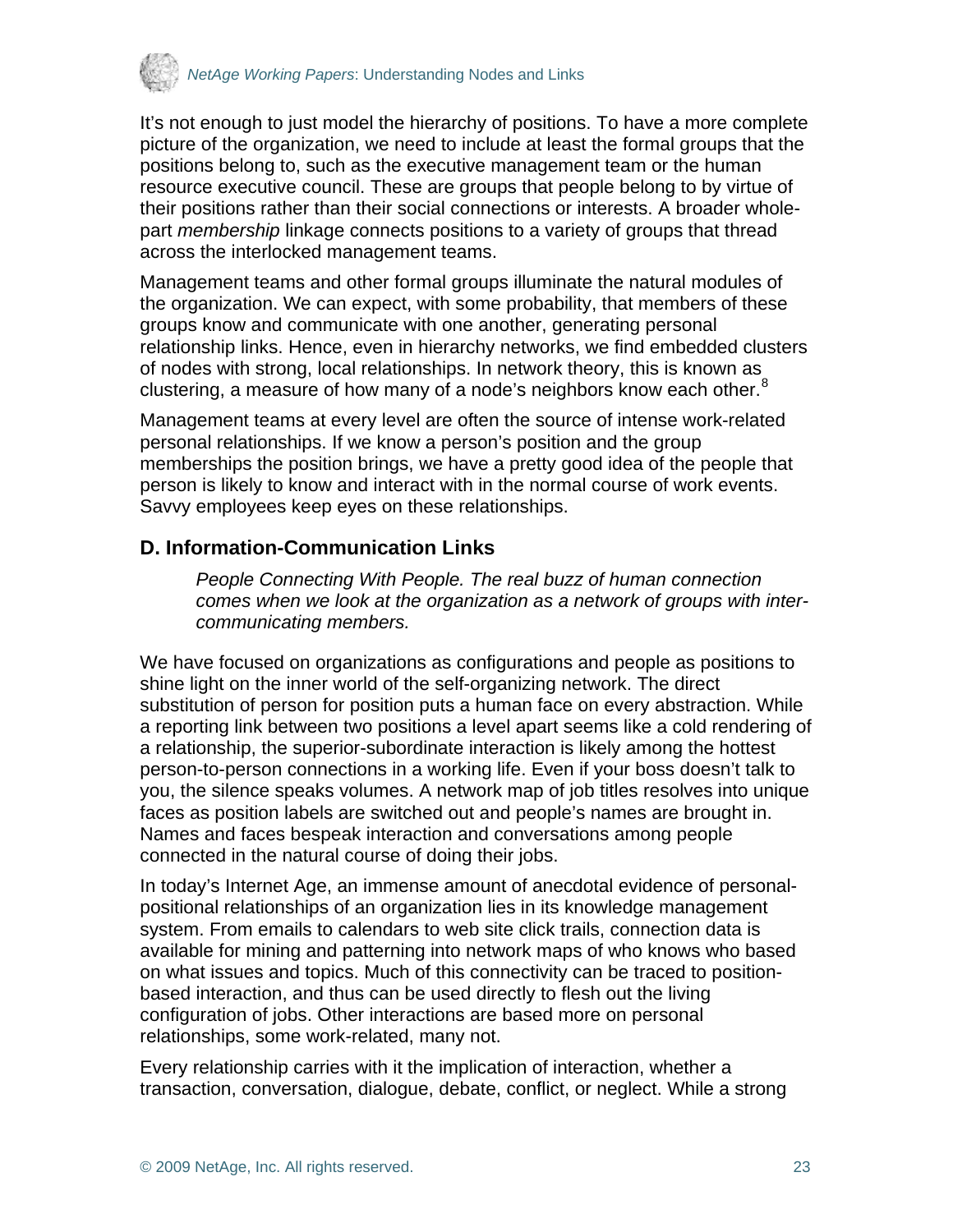

directed link in the configuration of positions cannot reflect the quality of the human interaction, it can attest to its highly likely presence.

Translating the hierarchy into an interlocked set of management teams provides a start on mapping your position in the pattern of message traffic. Span plays a huge role here in defining the extent of the circle of leadership connections. Most managers lead small groups and report into someone else who is part of a small group; some may have a large span or report to a hub; and, a few hubs report to hubs.

Circles of connection expand as other groups and organizations add to the mix of leadership units. As in management teams, we can assume that members of other functioning groups, with some probability, know other members of their group. Adjustments to the likelihood of acquaintance can be made for size, with smaller size meaning more probability of personal connection. However, every formal organization structure is either a small group or is composed of small groups, so circles of direct connection are implied throughout.



When we create a network of groups with positional actors, we have constructed what in network terminology is known as a "bipartite" network (see Figure [9](#page-27-2)) $^9$ . Network models with both group and position nodes offer fascinating new ways to assemble configurations. A bipartite network can be projected into two unipartite networks (which is the typical kind):

> • A "group interlock" network where groups are linked when they have one or more members in common; and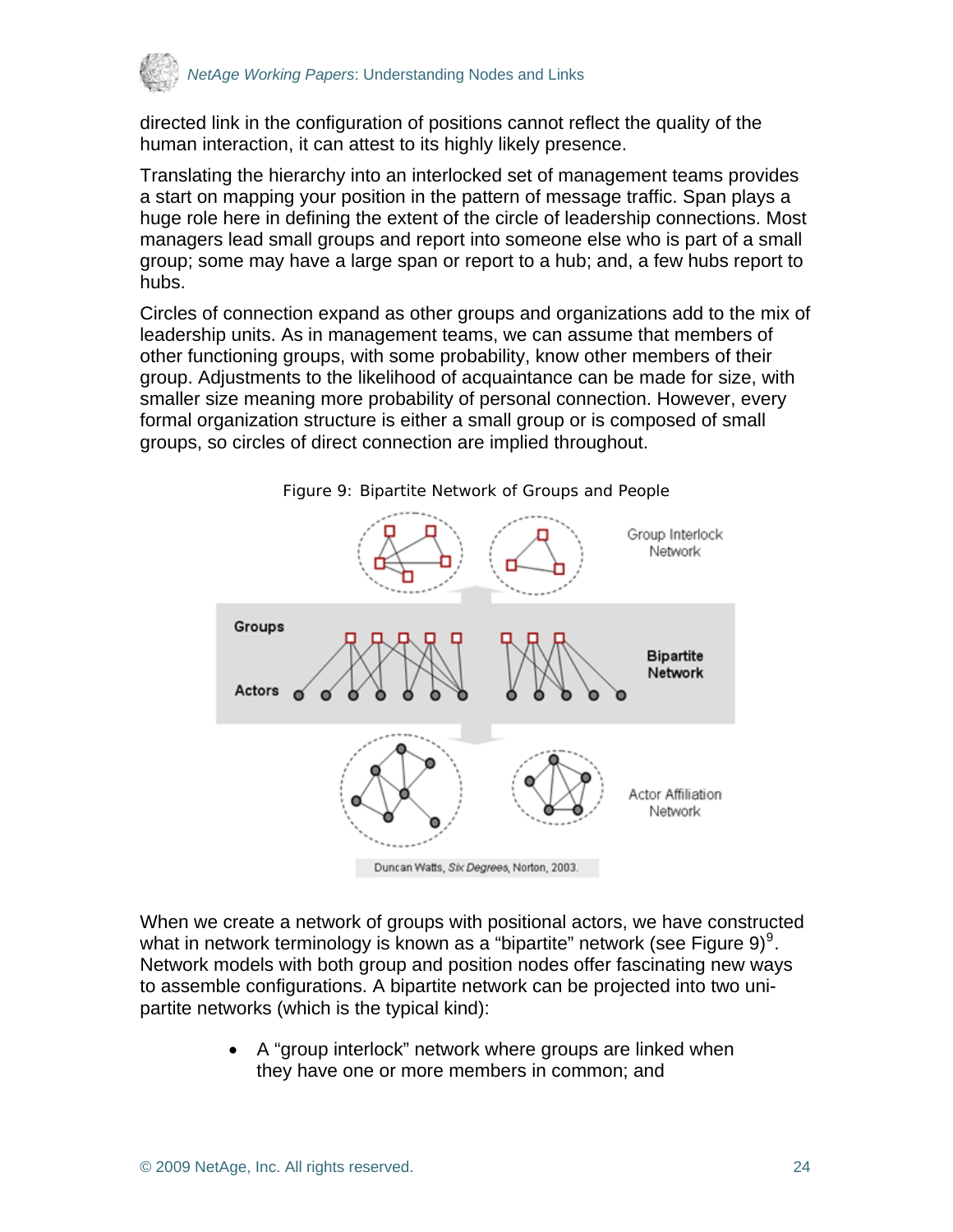

• An "actor affiliation" network, a web of relations with other actors that springs from a position's membership in multiple groups.

Where positions are affiliated, people are sure to follow. So a group membership scheme based on positions can be flipped to reveal an implicit underlying social network of personal connections.



Figure 10: Overlapping Bipartite Networks Relate Positions and People

Affiliation networks are well represented in studies of scale-free networks and small-world clustering. Literally comprising actors, the famous "six degrees of Kevin Bacon" game based on the database of actors and movies is a bipartite network, the movie serving as the group to which an actor belongs with other actors in the picture. Another example is the network of scientists drawn from paper publication databases, where common authorship on a paper (the group) is taken as evidence of relationships between scientists. One of the earliest studies in this area brings us very close to our topic, corporate board memberships.<sup>[10](#page-27-2)</sup> Studies of these bipartite networks reveal the interlocked networks of boards and, quite distinctly, the social networks of people connected through common board memberships.

A people-in-position affiliation network arises from co-membership in management teams and other position-based groups. This social network is related to but different from the formal positional structures from which it springs. The pattern of personal relationships implies associations in multiple groups. Thus, there are really two interlocking bipartite networks, one of orgs composed of positions and the other social groups composed of people (see Figure 10). Interpretation is a matter of perspective, positional or personal.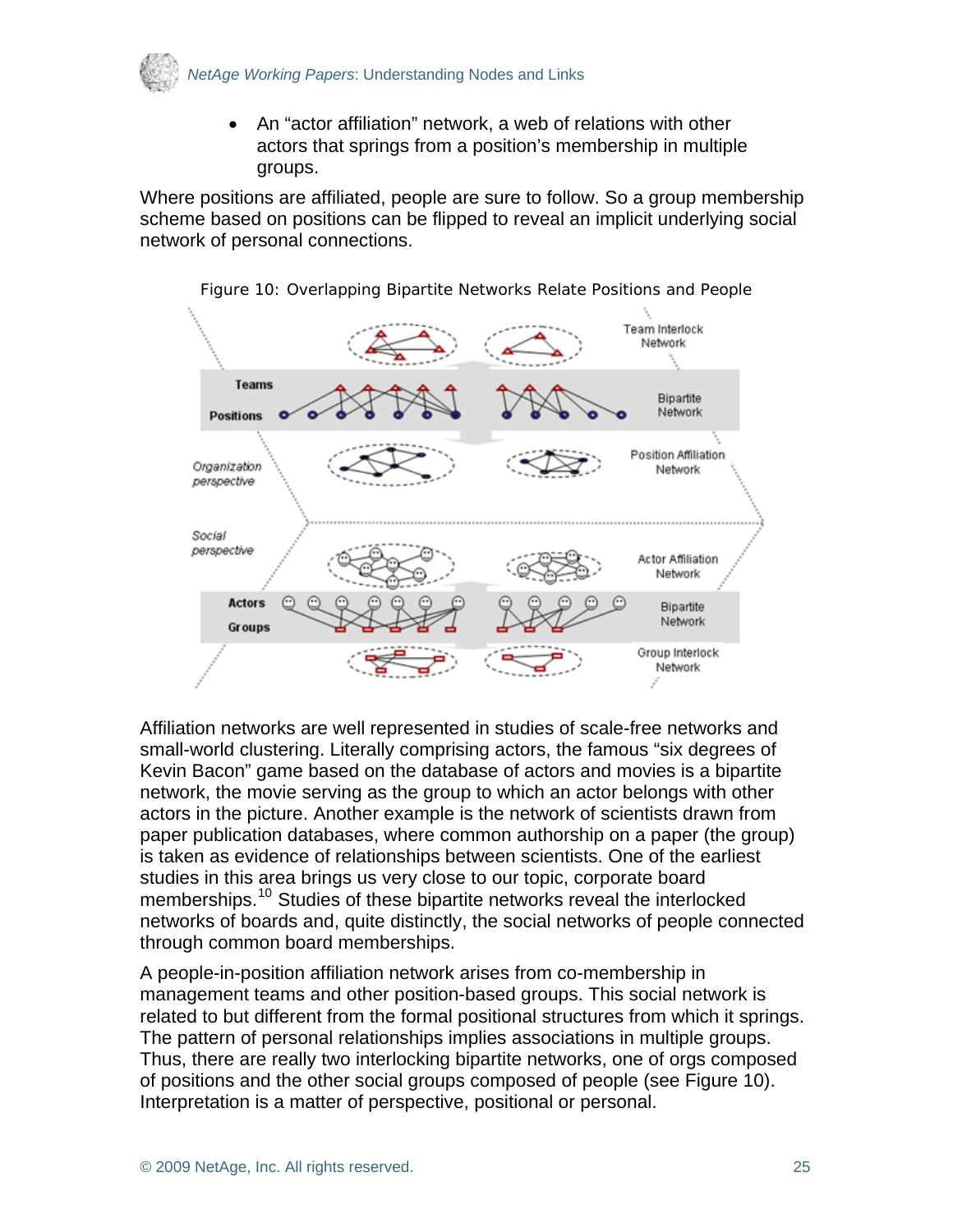<span id="page-25-0"></span>

We cannot pretend that somehow the welter of personal connections in and around an organization is fully mapped by projecting the affiliation network from formal working group memberships, but it's a big step in that direction. Personal network data gathered by social scientists complements the organizational data described here, each framework adding insight to the other. Many tools of social network analysis (SNA) will be particularly valuable in deepening our understanding of organization networks of positions, especially clustering and path-length (small-world) metrics.<sup>[11](#page-27-2)</sup> Current SNA tools are among today's hottest new entries for enterprise software<sup>[12](#page-27-2)</sup> and a host of new web services.<sup>[13](#page-27-2)</sup>

However, when network data is collected and analyzed as an ordinary course of business, we need to be extremely careful in our development and use of person-based information maps. Happily, connections and communication based on position are by implication more public and more available to the organization than those of private people on private matters. Unhappily, there is not now an easy way to separate these two classes of messages, since IT transitioned from positional logins to personal logins. Ideally, we could toggle between our positional selves and personal selves as we roam cyberspace sending emails, posting notes, and performing a myriad of other communication tasks.

# **Cooperation and Competition**

Internally, the organization functions predominately through collaboration. Externally, it's another matter. Each organization player is embedded in external networks with different proportions of cooperation and competition. Boundaries of external networks relative to a particular organization can be defined by "degrees of separation" from core nodes.

- *Organization* is the predominately cooperative configuration of a core set of nodes connected to a root;
- *Neighborhood* is **one** link away from an organization's core nodes and is a mix of cooperative and competitive relationships;
- *Community* is **two** links away and is, by analogy to a local ecology, predominately competitive; the
- *Environment* is **three** or more links away and appears as a chaotically uncertain landscape (mainly due to lack of knowledge).

For intra-neighborhood (one-degree) relationships, there is usually a healthy and rambunctious mix of cooperation and competition. Lots of mutualism mixes with patterns of looking out for "number one." Common defense against foreign enemies combines with sometimes lethal scuffles as local niches get sorted out. Think of the inherent tension in customer-vendor relationships where collaboration and competition are both present for both parties. So clear is this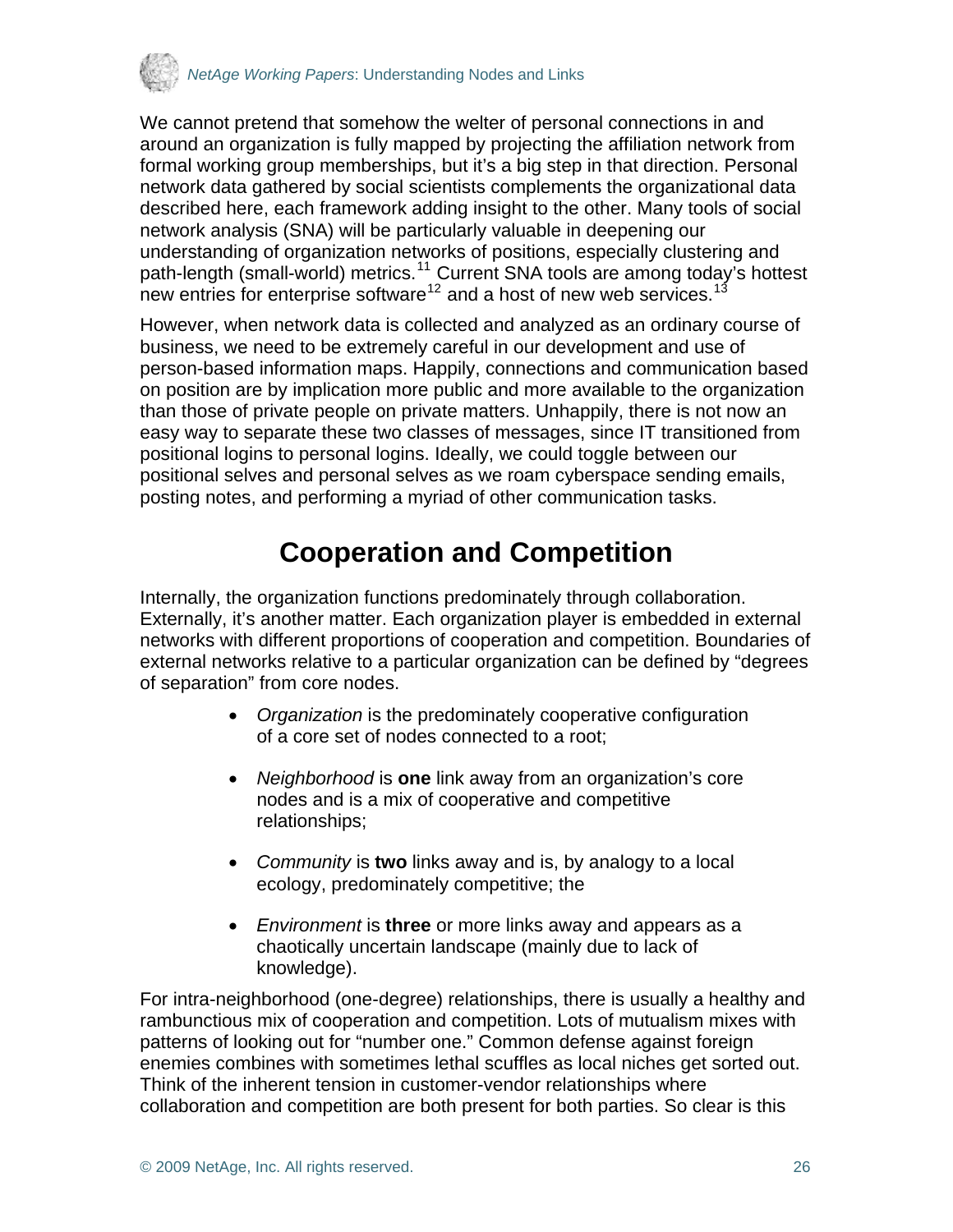

cooperative-competitive dynamic in the near and dear external neighborhood that it has a name: co-opetition.

Intra-communities (two-degree) relationships are dominated by competition, being the larger market domain in which the organization and its local neighborhood are embedded. The community-ecology label is meant to evoke the metaphor of local biological environment where every organization and species of organization competes for survival and interdependently shape their shared landscape. In its ecology are all the competitors an organization worries about, all potential collaborators, all relevant regulators, and all agents representing relevant physical and economic factors. The local context is the immediate marketplace that matters as an organization pursues its happiness.

Beyond the generally understood local community ecology lies the vast Darwinian terrain of the environment, a source of unpredictability, sometimes helpful surprises, and often toxic variety. From beyond the local horizons, storms of unimaginable catastrophe sweep away whole neighborhoods and communities of organizations. This destruction also seeds new cycles of diversification and complexity. Environments are, from a root organization network's perspective, chaotic. But, still, it's a small world.

• *The world* of everybody together is **six** or so links apart.

*We are all connected to everyone. Some are closer than others, but none are far away. The edge of the human world is not itself very far away. Stanley Milgram has demonstrated that we are all connected by only six degrees of separation, by six links. But you already knew that.*